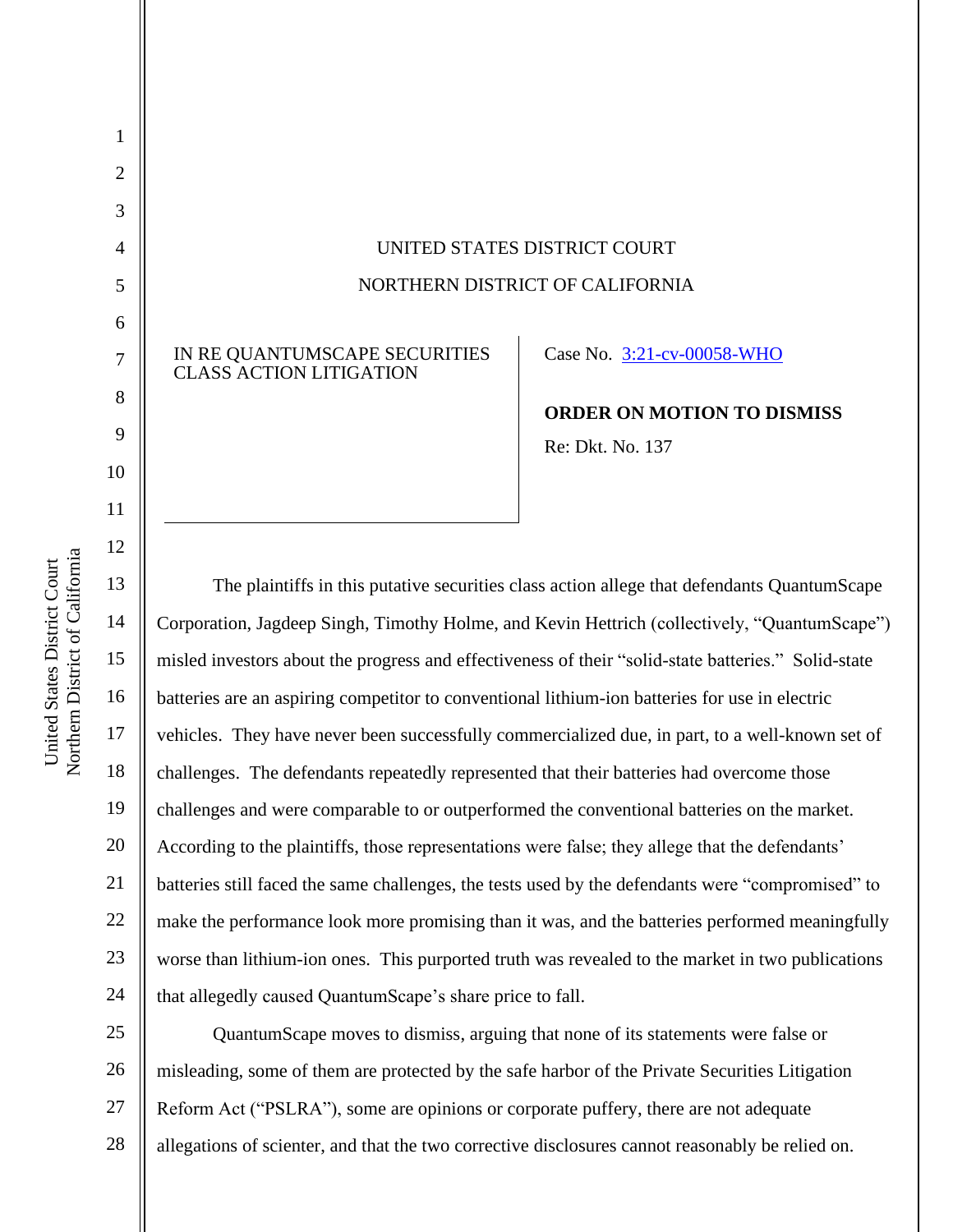2 3 Many of QuantumScape's arguments are not without some force, but even under the heightened pleading requirements of the PSLRA the allegations are largely sufficient to state a claim. The motion to dismiss is denied except as it relates to one specific challenged statement.

### **BACKGROUND**

#### 5

4

6

7

8

9

10

11

12

13

14

15

16

17

1

#### **A. Lithium-Ion Batteries**

**I. FACTUAL BACKGROUND**

Lithium-ion batteries are the conventional and widespread battery technology in use today in most rechargeable devices. Amended Complaint ("Compl.") ¶¶ 36–37. To keep the batteries' "cathodes" and "anodes"—the parts of the battery that the lithium ions flow to and from to create charge—apart, lithium-ion batteries use a liquid separator. *Id.* ¶ 39. The flow of lithium ions from anode to cathode creates electrical power; the flow from cathode to anode completes the cycle, building back up the battery's potential. *Id.* ¶¶ 39–40.

Today, lithium-ion batteries are used in electrical automobiles; those vehicles have reached ranges of more than 310 miles of charge and some go as far as 620 miles on one charge. *Id.* ¶¶ 48, 54. "Many" batteries will reach more than 80% capacity in less than 40 minutes, and at least one type reaches it in six minutes. *Id.* ¶¶ 49–51.

#### **B. Solid-State Batteries**

18 19 20 21 22 23 24 This case is about solid-state batteries, an aspiring competitor to lithium-ion batteries. Unlike lithium-ion batteries, solid-state batteries use a solid separator (such as glass or ceramics) between the anode and cathode, not a liquid one. *Id.* ¶ 56. Otherwise, the structure of the two types is "quite similar." *Id.* According to the plaintiffs, solid-state batteries "have the potential to be safer and more durable over the long run." *Id.* ¶ 57. The liquid in lithium-ion batteries is flammable and heat or fire within the battery can be "dangerous and toxic." *Id.* Because solidstate batteries lack the liquid, they do not have the same risk. *Id.*

25 26 27 28 The plaintiffs allege that solid-state batteries have faced a historical set of challenges preventing commercial use. The leading one is the formation of "dendrites." *Id.* ¶ 60. Dendrites are "needle-like metallic growths and deposits of lithium metal that resemble a tree, roots, or a fungus." *Id.* ¶ 61. Lithium tends to develop these dendrites. *Id.* ¶ 60. Once a dendrite exists, it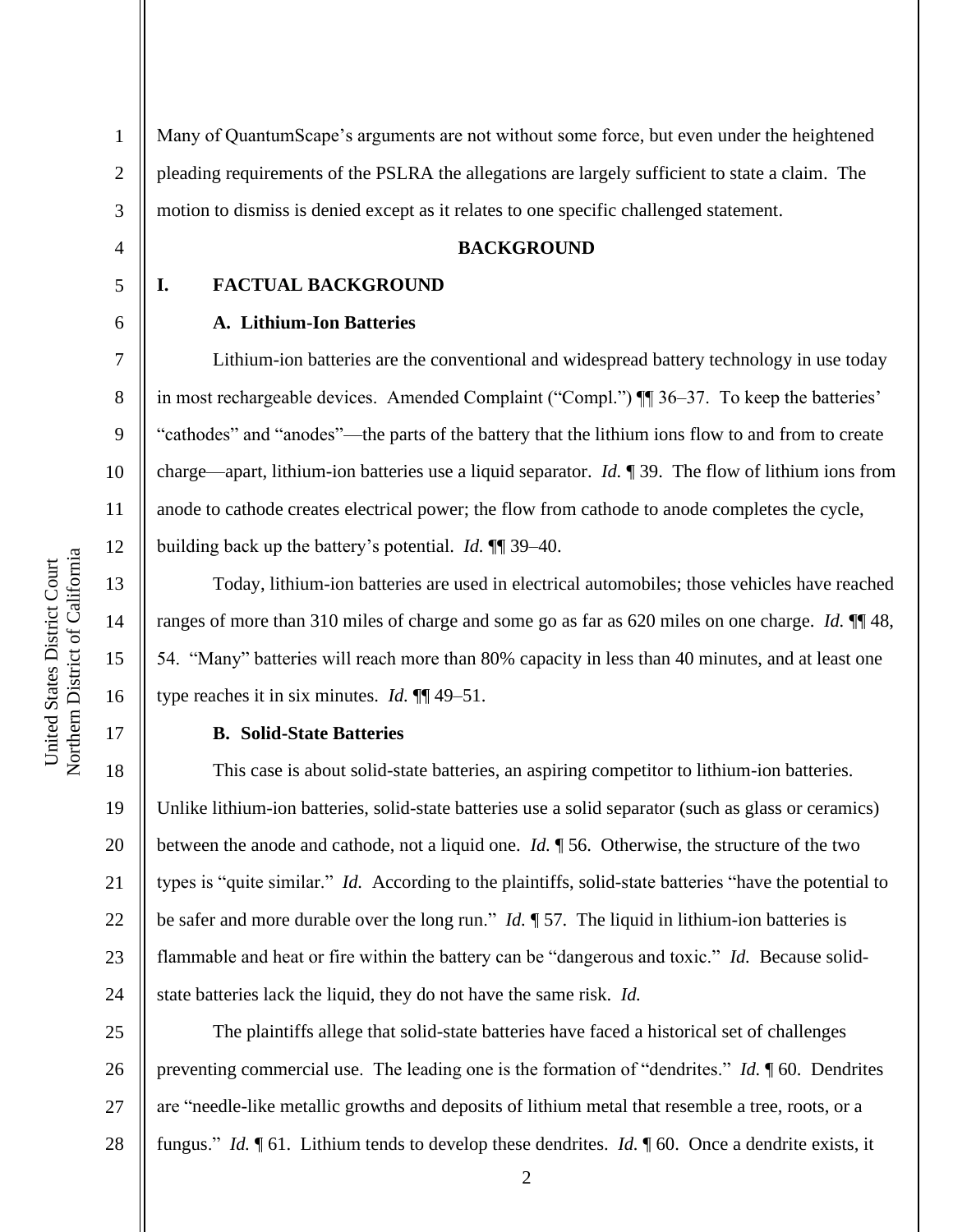2

3

4

5

6

7

8

9

10

11

12

13

14

15

16

17

18

19

20

21

22

23

grows and will short the battery. *Id.* ¶ 61. It has been a challenge for the industry to find solid separators that—unlike liquid ones—both allow the ions to flow and prevent dendrite formation. *Id.*  $\parallel$  62. Other historical challenges are that the batteries have a long charge time, a short lifespan, are not as energy dense, do not operate well in low temperatures, and can be unsafe. *Id.* ¶ 81. The plaintiffs claim that the industry has had a number of "frauds and flops" purporting to solve this problem when they have not. *Id.*  $\sqrt{67}$ . This aside, it is difficult to scale batteries from a single cell to the full battery pack needed for real-world applications. *Id.* ¶ 70.

## **C. Compromised Testing**

Among the "frauds," the plaintiffs allege, are those who use "compromised test conditions" to manipulate what their data show about solid-state batteries. *Id.* ¶ 68. One common manipulation is using an anode of carbon-silicone, not the standard lithium metal, which is a less desirable material to use in terms of energy density, charging speed, safety, cost, and charge life. *Id.* **[68a.** Another is elevating the temperature of the batteries. *Id.* **[68c.** At elevated temperatures, lithium metal is less likely to form dendrites and the conductivity is increased, making the batteries appear more successful. *Id.* But those high temperatures, the plaintiffs allege, will not exist in the real world. *Id.* A third manipulation is to use cells that will not have enough cycles—ions flowing from anode to cathode and back—to be used in the real world. *Id.*  Yet another is to use "pulse tests," in which a series of charges and discharges are used instead of a "direct current charging." *Id.* ¶ 68f. While this helps prevent dendrite formation, it can lead to cells overheating and is not how they work in practice. *Id.* And finally, some will use small battery cells in which it is easier to prevent dendrites but that are not useful for real-world applications. *Id.* ¶ 68g.

**D. QuantumScape**

24 25 26 27 28 QuantumScape was founded in 2010 and makes a solid-state battery for use in electric vehicles. *Id.* ¶ 32. During all relevant times, Singh was its CEO, Holme was its co-founder and chief technology officer, and Hettrich was its chief financial officer. *Id.* ¶¶ 23–25. The plaintiffs allege that QuantumScape purported to solve the "solid-state battery puzzle" by making a battery that was as good or better than liquid ones, was stable, and resisted dendrite formation. *Id.* ¶ 72.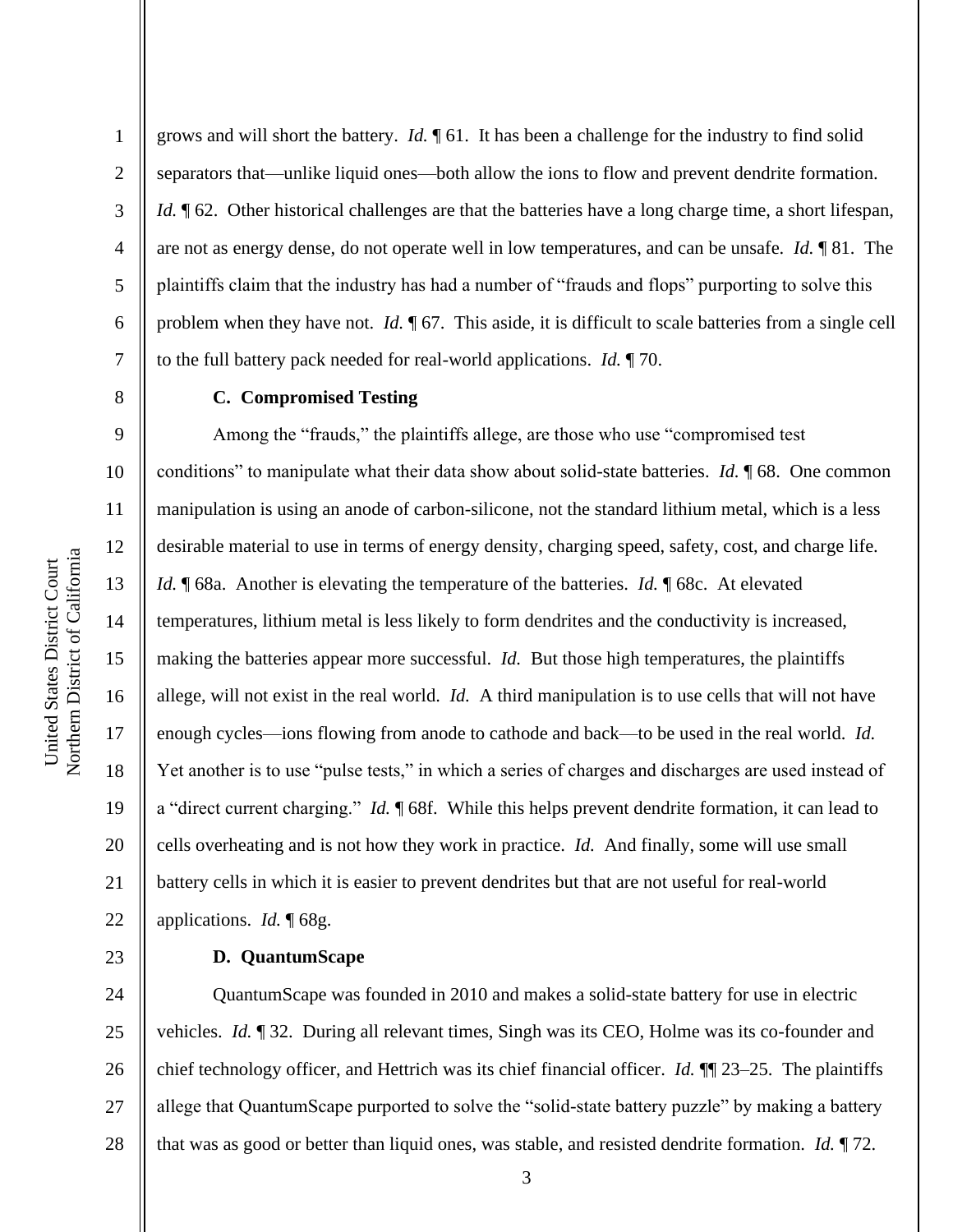1

2

3

4

5

6

7

8

13

14

15

16

17

18

19

20

21

24

25

26

27

28

Importantly—as discussed in more detail later—the plaintiffs claim that QuantumScape stated that it did so without using compromised test conditions. *Id.* QuantumScape's battery is special, they allege, because it uses no "traditional anode"; instead, the anode is formed "in situ" when the charge occurs as the ions flow through and into the separator, creating a layer of metallic lithium. *Id.*  $\P$  74. QuantumScape's cell is supposed to be stacked with roughly 100 others to make a "full" cell" that then will be put with hundreds of *those* to make the full battery. *Id.* ¶ 73. As more cells are added, the more separators are needed and the higher likelihood of problems there is. *Id.*  QuantumScape allegedly has not tested a full cell, only up to four layers. *Id.*

9 10 11 12 The plaintiffs allege that QuantumScape claimed that its batteries addressed a number of issues with lithium-ion batteries, including being more energy dense, having faster charging, having a longer life cycle, being safer, and being less expensive. *Id.* ¶ 75. QuantumScape claimed that its battery can be charged to 80% capacity in roughly 15 minutes and last 800 cycles. *Id.* ¶ 76.

## **E. Alleged Misrepresentations**

In the Complaint, the plaintiffs represent that the "alleged materially false and misleading statements and omissions are bolded and italicized" in a certain section. Compl. at 44 n.10. Based on this, QuantumScape brought together the allegedly misleading statements at issue into a single chart. *See* Dkt. No. 37-1. In their brief, however, the plaintiffs state that the chart omits misrepresentations, using the example of a slide presentation attached to the Complaint. *See*  Opposition to the Motion to Dismiss ("Oppo.") [Dkt. No. 139] 15 n.3. The plaintiffs were required to plead the misrepresentations with particularity, so they are limited to those they disclosed as misrepresentations in footnote 10 of their Complaint.

22 23 The allegedly misleading statements were as follows. In a November 27, 2020, television interview, Singh said:

- Statement 1: "The time between now and first revenue is really spent doing two things. One is ramping up production. Batteries take time to build and scale up. And two is to do the final automotive qualification process, which also takes some time."
- Statement 2: "Well, what we are confident about is that the fundamental science risk is behind us."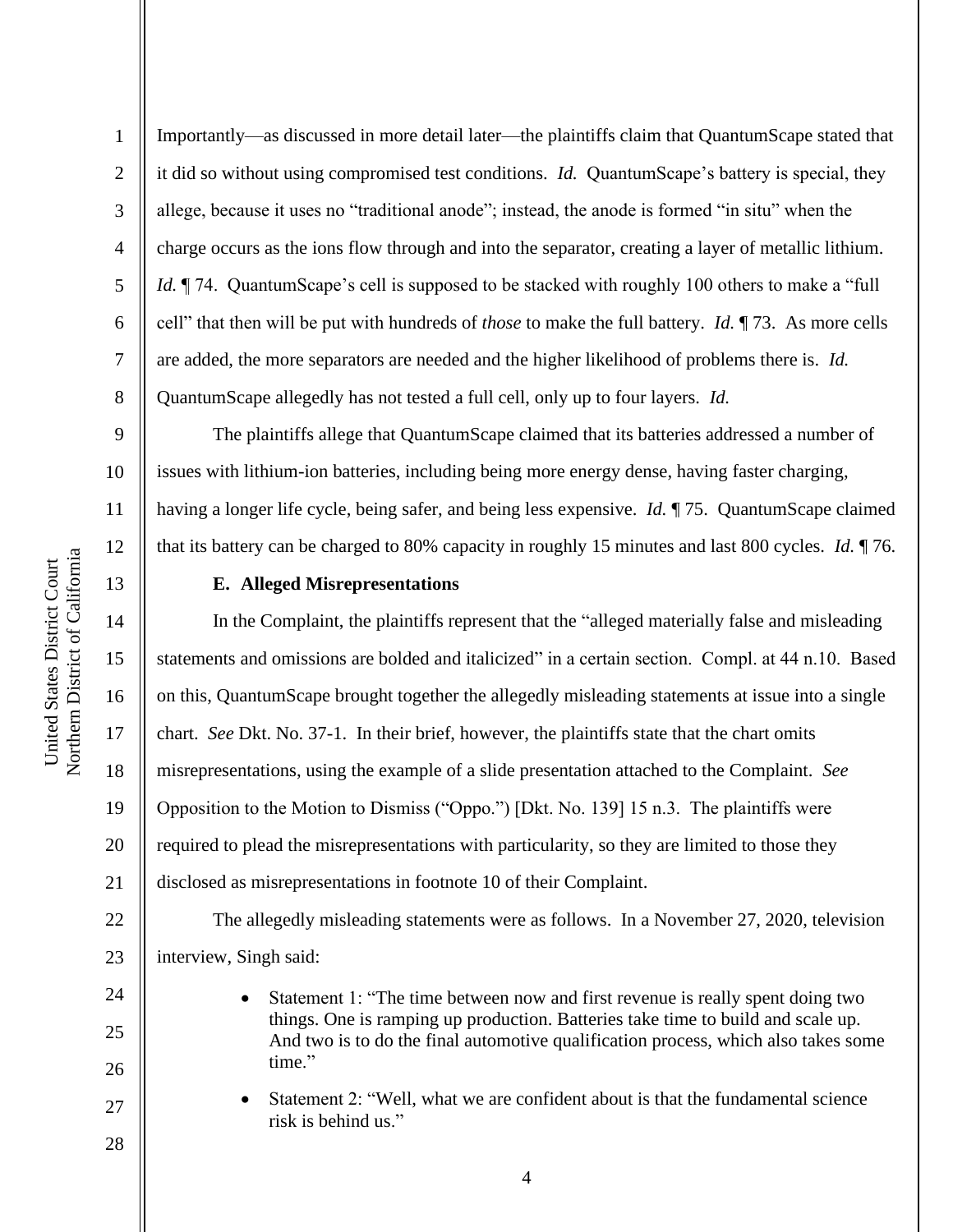| $\mathbf{1}$   | In a press release that same day, QuantumScape said:                                                                                                                                                                                                        |
|----------------|-------------------------------------------------------------------------------------------------------------------------------------------------------------------------------------------------------------------------------------------------------------|
| $\overline{c}$ | Statement 3: "Through its elegant "anode-less" design, Quantum Scape's solid-state                                                                                                                                                                          |
| 3              | lithium-metal batteries are designed to be safer, and to deliver greater range, faster<br>charge times and improved cycle life, than today's conventional lithium-ion battery<br>technology."                                                               |
| $\overline{4}$ | At a showcase of the technology on December 8, 2020, Singh said:                                                                                                                                                                                            |
| 5              | Statement 4: "Okay, so the quick summary is if you have a material that doesn't                                                                                                                                                                             |
| 6              | have the fundamental entitlement to serve as a solid-state separator, you can still                                                                                                                                                                         |
| 7              | make batteries out of that material but they only work under severely compromised<br>test conditions and the main compromises that people use are either very low<br>current densities, which ends up not being useful for real applications like driving a |
| 8              | car, or the cycle efforts are being very short or the cells can only work at an                                                                                                                                                                             |
| 9              | elevated temperature or they require excess lithium, which lowers the energy<br>density of the cell. These are the problems that QuantumScape has addressed."                                                                                               |
| 10             | Statement 5: "[T]he solid-state separator already prevents dendrites, so there's no                                                                                                                                                                         |
| 11             | reason to slow down the rate of charge. You can start charging it at a really high<br>rate and continue charging it at that really high rate until it gets all the way up to 80                                                                             |
| 12             | percent in less than 15 minutes. This is not only better than any of the solid-state                                                                                                                                                                        |
| 13             | technology, but it's better than you can achieve with conventional lithium-ion<br>batteries, which always have to manage this potential dendriting issue at higher                                                                                          |
| 14             | rates of charge."                                                                                                                                                                                                                                           |
| 15             | Statement 6: "They are not sort of a compromised test conditions."                                                                                                                                                                                          |
| 16<br>17       | Statement 7: "So this really demonstrates that this technology is in fact ready for<br>commercial deployment as soon as we can scale up production and make<br>multilayer versions of these cells."                                                         |
| 18             | Statement 8: "[T]he data we presented today makes clear that the QuantumScape<br>technology can address the fundamental issues."                                                                                                                            |
| 19             | In a Form 8-K Press Release filed with the Securities and Exchange Commission ("SEC") on                                                                                                                                                                    |
| 20             | December 8, 2020, QuantumScape said:                                                                                                                                                                                                                        |
| 21             | Statement 9: It "has released performance data demonstrating that its technology<br>٠                                                                                                                                                                       |
| 22             | addresses fundamental issues holding back widespread adoption of high-energy                                                                                                                                                                                |
| 23             | density solid-state batteries, including charge time (current density), cycle life,<br>safety, and operating temperature."                                                                                                                                  |
| 24             | Statement 10: "QuantumScape's solid-state battery is designed to enable up to 80%                                                                                                                                                                           |
| 25             | longer range compared to today's lithium-ion batteries. Previous attempts to create<br>a solid-state separator capable of working with lithium metal at high rates of power                                                                                 |
| 26             | generally required compromising other aspects of the cell (cycle life, operating<br>temperature, safety, cathode loading, or excess lithium in the anode)."                                                                                                 |
| 27             | Statement 11: "QuantumScape's newly-released results, based on testing of single                                                                                                                                                                            |
| 28             | layer battery cells, show its solid-state separators are capable of working at very                                                                                                                                                                         |

║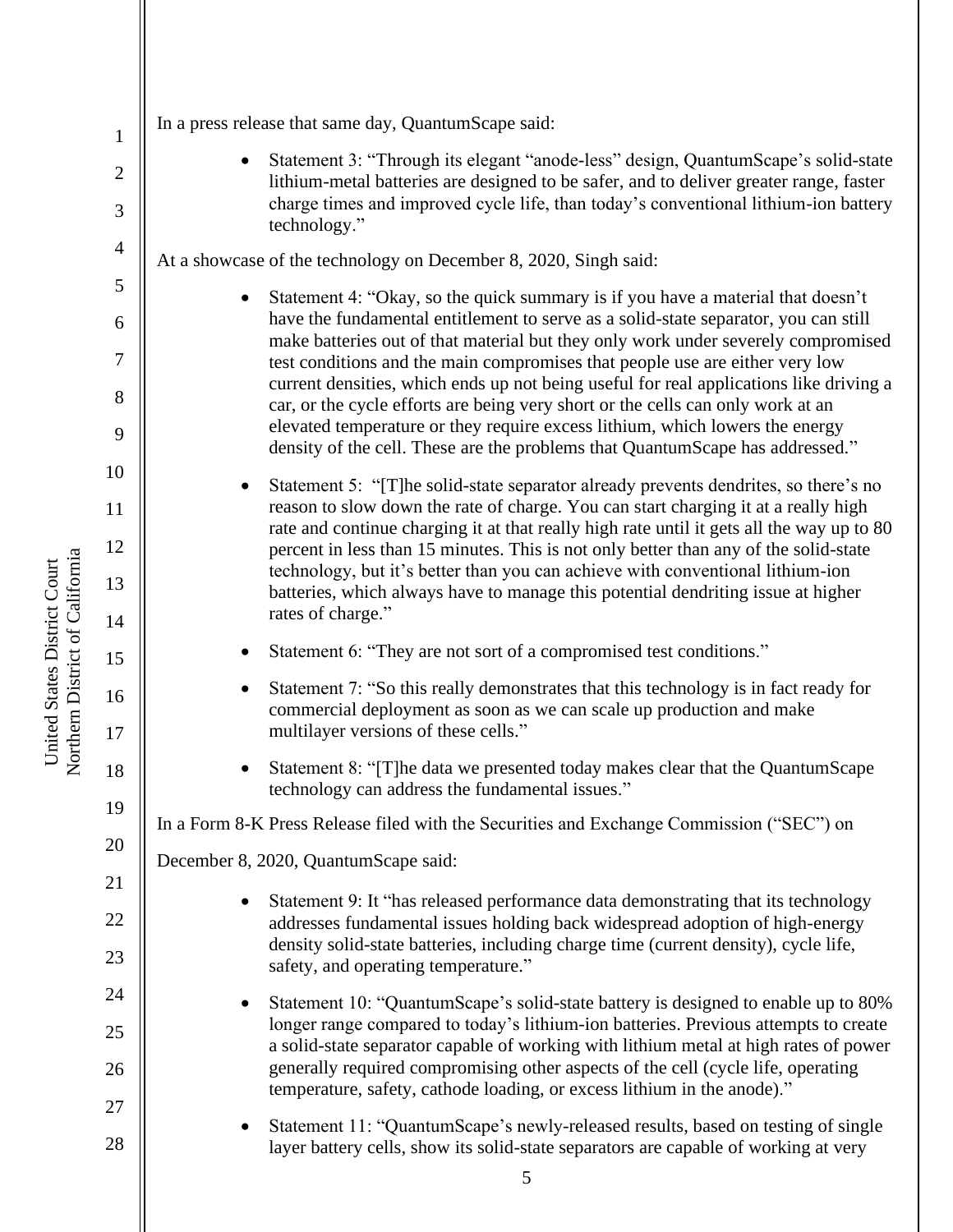1 2 3 4 5 6 7 8 9 10 11 12 13 14 15 16 17 18 19 20 21 22 23 24 25 26 27 28 high rates of power, enabling a 15-minute charge to 80% capacity, faster than either conventional battery or alternative solid-state approaches are capable of delivering." • Statement 12: "Unlike conventional lithium-ion batteries or some other solid-state designs, this architecture delivers high energy density while enabling lower material costs and simplified manufacturing." Statement 13: "In addition to eliminating the carbon or carbon/silicon anode, QuantumScape's solid-state design further increases energy density because it uses no excess lithium on the anode." • Statement 14: "QuantumScape's solid-state separator is noncombustible and isolates the anode from the cathode even at very high temperatures — much higher than conventional organic separators used in lithium-ion batteries." In its Form S-1 filed on December 17, 2020, QuantumScape said: Statement 15: "In addition, we believe our battery technology may provide significant improvements in energy density compared to today's conventional lithium-ion batteries, as shown in the figure below." • Statement 16: "Our latest single layer prototype cells have been tested to over 800 cycles (under stringent test conditions, including 100% depth-of-discharge cycles at one-hour charge and discharge rates at 30 degrees Celsius with commercial-loading cathodes) while still retaining over 80% of the cells' discharge capacity." • Statement 17: "Our battery technology, and specifically our solid-state separator material, has been tested to demonstrate the ability to charge to approximately 80% in 15 minutes, faster than commonly used high-energy EV batteries on the market." • Statement 18: "Our battery technology eliminates the anode host material and the associated manufacturing costs, providing a structural cost advantage compared to traditional lithium-ion batteries." In a television interview on January 4, 2021, Singh said: Statement 19: "We have something that has never been shown to the world before, a solid-state system that delivers levels of performance that are really record breaking not only in comparison to other solid-state efforts, but even in comparison to conventional lithium-ion technology. So if we can get this into the market, which is the task we are currently focused on, ramping up production and making these multilayer cells." In an article on LinkedIn published on January 15, 2021, Holme wrote: • Statement 20: "We believe that safety in our cell will be improved relative to lithium-ion because we have replaced the combustible polymer separator with a nonoxidizable (i.e., non-combustible) separator that is thermally stable to much higher temperatures than polymers, so it will act as a more effective barrier between anode and cathode."

Northern District of California Northern District of California United States District Court United States District Court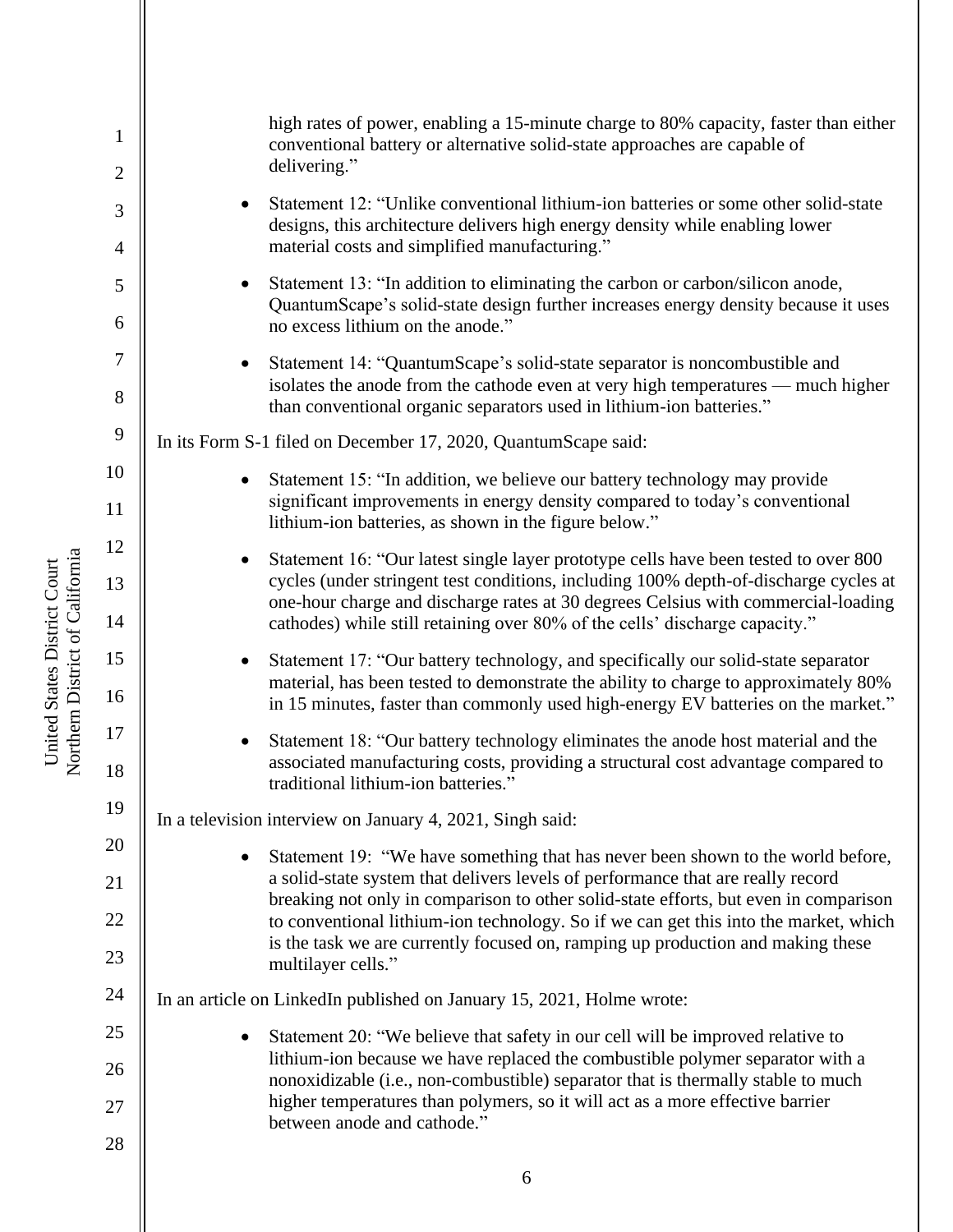| $\mathbf{1}$        | Statement 21: "What makes QuantumScape's performance data interesting is not<br>just that it shows over 1,000 cycles with good capacity retention, but that it does so<br>under commercially-relevant conditions, including high current density, close-<br>toroom temperature, full depth of discharge, modest pressure, zero excess lithium,<br>and commercially-relevant area and cathode loading." |
|---------------------|--------------------------------------------------------------------------------------------------------------------------------------------------------------------------------------------------------------------------------------------------------------------------------------------------------------------------------------------------------------------------------------------------------|
| $\overline{c}$<br>3 |                                                                                                                                                                                                                                                                                                                                                                                                        |
| $\overline{4}$      | In its 2020 fourth quarter shareholder letter on February 16, 2021, QuantumScape wrote:                                                                                                                                                                                                                                                                                                                |
| 5                   | Statement 22: "The lithium-metal anode enables higher energy density than is                                                                                                                                                                                                                                                                                                                           |
| 6                   | possible with conventional anodes (as high as 1,000 Wh/L compared with<br>approximately 711 Wh/L for conventional cells used in today's best-selling EVs),                                                                                                                                                                                                                                             |
| 7<br>$8\,$          | enabling longer driving range, while simultaneously delivering high rates of power<br>(for fast charge), long cycle life, and improved safety, addressing the fundamental<br>issues holding back widespread adoption of battery electric vehicles."                                                                                                                                                    |
| 9                   | In QuantumScape's 2020 fourth quarter earnings call, a questioner asked and Singh responded:                                                                                                                                                                                                                                                                                                           |
|                     | Statement 23: Q: "[W] hat makes you feel like you'll have a sustainable cost<br>$\bullet$                                                                                                                                                                                                                                                                                                              |
| 10                  | advantage over the rest of the industry?" A: "[]As a result, given we believe our<br>separator will be in the same order of magnitude and cost as conventional                                                                                                                                                                                                                                         |
| 11<br>12            | separators, we expect that the quantitative approach, what should be lower cost than                                                                                                                                                                                                                                                                                                                   |
|                     | conventional ion cells at any given manufacturing scale."                                                                                                                                                                                                                                                                                                                                              |
| 13                  | In a February 17, 2021, television interview, Singh said:                                                                                                                                                                                                                                                                                                                                              |
| 14<br>15            | Statement 24: "One of the reasons why we went public last year $-$ it was precisely<br>because we thought most of the science -- most of the chemistry risk is behind us."                                                                                                                                                                                                                             |
| 16                  | In its Form 10-K filed with the SEC on February 23, 2021, QuantumScape wrote:                                                                                                                                                                                                                                                                                                                          |
| 17                  | Statement 25: "Our battery technology, and specifically our solid-state separator<br>material, has been tested to demonstrate the ability to charge to approximately 80%<br>in 15 minutes, significantly faster than commonly used high-energy EV batteries on                                                                                                                                         |
| 18                  | the market."                                                                                                                                                                                                                                                                                                                                                                                           |
| 19                  | Statement 26: "Our battery technology eliminates the anode host material and the<br>associated manufacturing costs, providing a structural cost advantage compared to                                                                                                                                                                                                                                  |
| 20                  | traditional lithium-ion batteries."                                                                                                                                                                                                                                                                                                                                                                    |
| 21                  | In an interview on February 25, 2021, Singh said:                                                                                                                                                                                                                                                                                                                                                      |
| 22                  | Statement 27: "For the first time in 45 years, someone was able to show a solid-                                                                                                                                                                                                                                                                                                                       |
| 23                  | state cell that was capable of performing under uncompromised test conditions—<br>high rates of power—long cycle lives—unelevated temperatures."                                                                                                                                                                                                                                                       |
| 24                  | In short, QuantumScape and its officers made a series of claims about their solid-state                                                                                                                                                                                                                                                                                                                |
| 25                  | batteries to the effect that the batteries (1) did not form dendrites, (2) had greater range than                                                                                                                                                                                                                                                                                                      |
| 26                  | convention lithium-ion ones, (3) charged faster than conventional lithium-ion ones, (4) had better                                                                                                                                                                                                                                                                                                     |
| 27                  | life cycles than conventional lithium ion ones, (5) were tested using uncompromised tests in real-                                                                                                                                                                                                                                                                                                     |
| 28                  |                                                                                                                                                                                                                                                                                                                                                                                                        |

United States District Court<br>Northern District of California Northern District of California United States District Court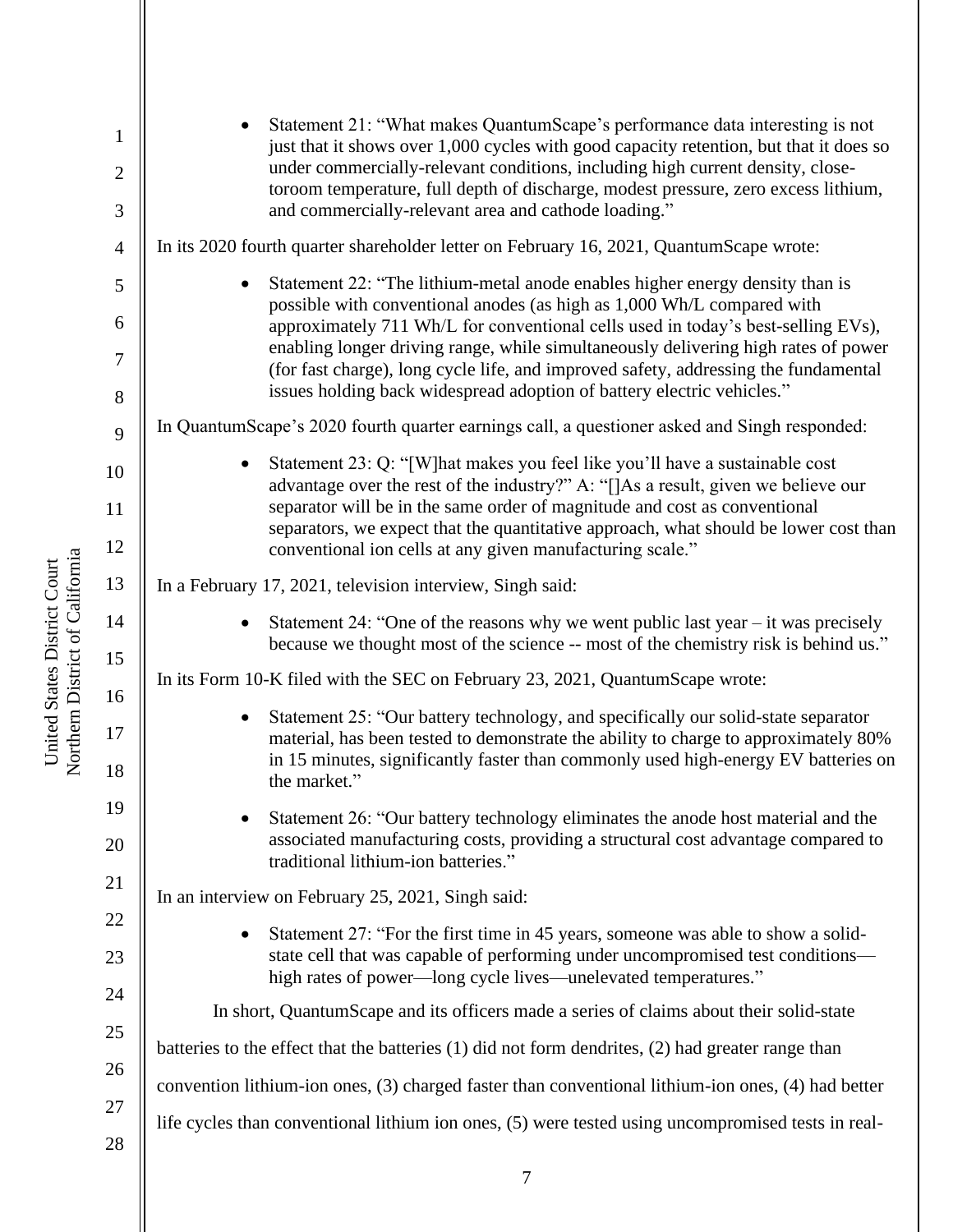world conditions, (6) were ready for commercial use as soon as they could be scaled up, (7) would cost less than conventional lithium-ion ones, (8) were safer than conventional lithium-ion ones due to the solid separator, and (9) were more energy dense than conventional lithium-ion ones. And they represented that the "fundamental science risk" was "behind them" and the "fundamental issues" were "addressed."

#### 6

1

2

3

4

5

7

8

9

10

11

12

13

14

15

16

17

18

19

# **F. The Seeking Alpha Article**

On January 4, 2021, the online publication Seeking Alpha published an article by Dr. Brian Morin titled, "QuantumScape's Solid State Batteries Have Significant Technical Hurdles To Overcome." Compl. ¶ 97. Morin, who has a Ph.D. in material physics, is director and vice president of the "National Alliance for Advanced Technology Batteries." *Id.* He reviewed the December 8, 2020, showcase and concluded that QuantumScape had some successes but had "overstated" certain others. *Id.* ¶ 98. He wrote that many attributes were "much better" than past solid-state batteries but are "completely unacceptable for real world field electric vehicle performance." *Id.* He said the battery would only last for 75,00 miles of "aggressive driving" and that the tests were "likely performed at high pressure." He wrote that the number of cycles was "not better" than current vehicles. There would, he said, be a loss of range in cold months and that running the tests at a few degrees lower would have made them "significantly worse." And he wrote that, based on the data at -10 degrees Celsius (that is, at a low temperature), it would only charge 5 percent, not 80 percent, in fifteen minutes. *Id.* 

20 21 22 23 24 25 26 27 28 Morin also stated that the batteries faced other challenges "not mention[ed]" in the showcase. QuantumScape had been unable to make multi-layer cells. Cracks may form in the separator in rough conditions, allowing dendrite formation. Their anode was "much more flammable and energetic burning" than traditional ones; if exposed to oxygen or water it would "likely ignite." Despite QuantumScape's claims of lower cost, it only eliminated one component—the not-very-expensive graphite—so Morin did not expect it to save significant money at scale. As the plaintiffs interpret it, Morin "revealed to investors that QuantumScape had overstated a number of data points, including (i) power, (ii) range, (iii) low temperature operation, (iv) low temperature life, and (v) energy density, and omitted materially information related to (vi)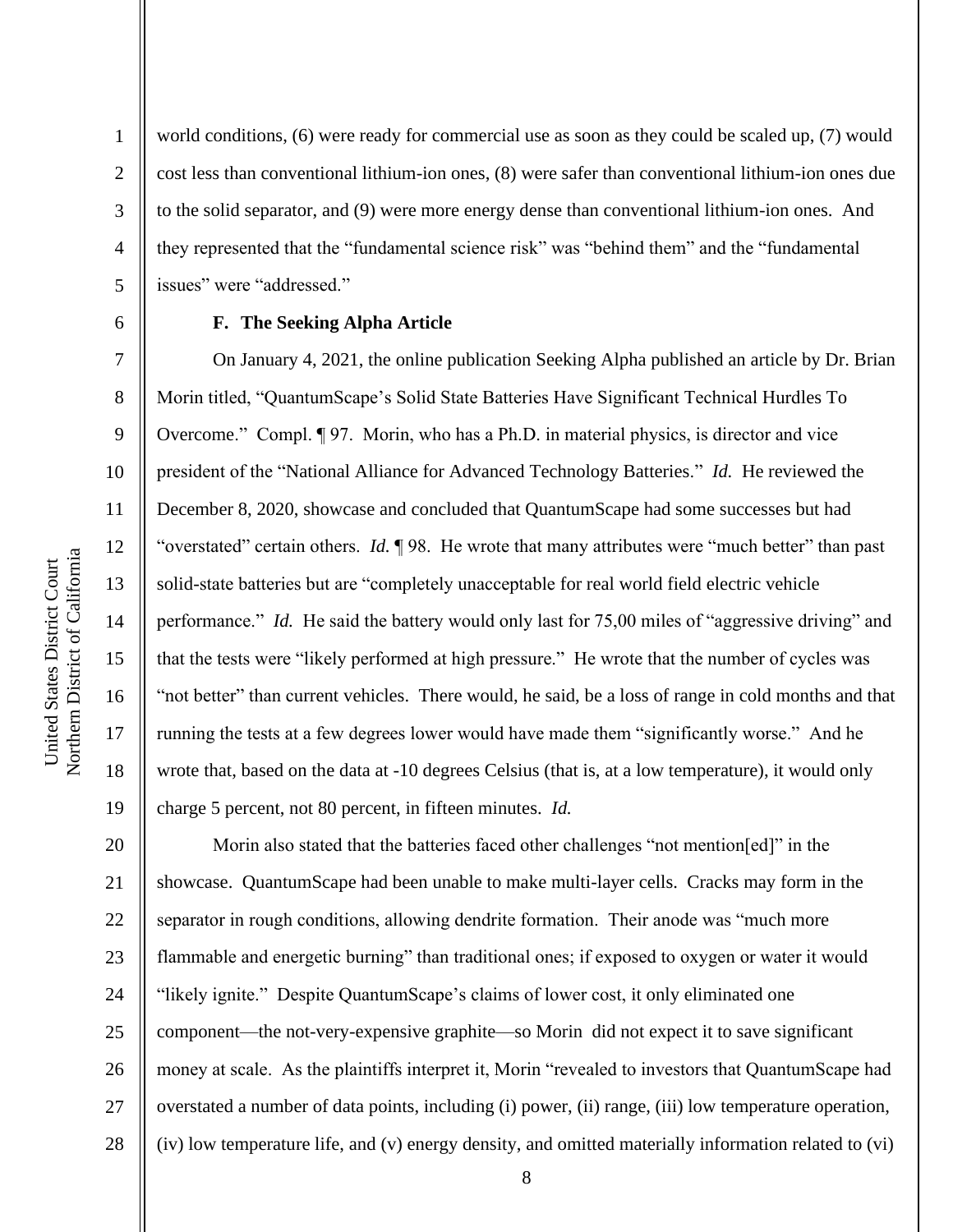Northern District of California Northern District of California 1

2

3

4

5

6

7

8

9

10

11

12

13

14

15

United States District Court

United States District Court

16

17

18

19

20

21

dendrites, (vii) safety and (viii) cost." *Id.* ¶ 99.

The plaintiffs allege that, while QuantumScape stock had been at \$84.45 on December 31, 2020, it was \$49.96 (on "unusually heavy volume") by the close on January 4 when the article was published. *Id.* ¶105. According to plaintiffs, the defendants continued to make alleged misrepresentations after the article was published. *See supra* Section I.E.

#### **G. The Scorpion Capital Report**

On April 15, 2021, a firm called Scorpion Capital published a report entitled "QuantumScape (NYSE: QS) *A Pump and Dump SPAC Scam by Silicon Valley Celebrities, That Makes Theranos Look Like Amateurs.*" *Id.* 112. According to that report, QuantumScape's testing *was* compromised, including by using too-small cells, too-high temperatures, and pulse tests. *Id.* ¶¶ 112, 115, 117, 119.The result, according to the report, is that many of QuantumScape's claims were false, including that the batteries resisted dendrites, performed well in low temperatures, reached 80 percent charge in 15 minutes, and had long life. *Id.* ¶ 112.The report interviewed former QuantumScape employees and several experts. *See, e.g.*, *id.* ¶¶ 113, 116, 117. The tests, some of them said, were not performed in a "real product" or "real cell," but instead on one that would not work in the real-world designed to maximize the results. *Id.*  ¶¶ 117–18. Former employees described the tests as not representative of the real world. *Id.* And experts described them with terms like "cheating." *Id.* ¶ 120. Additionally, the report described instances in which the presentations simply misrepresented the data. For instance, Singh described the technology as operating at "room temperature" but actually used data running it at 45 degrees Celsius and not disclosing the size of the cell. *Id.* ¶ 124.

22 23 After the report was published, QuantumScape's stock price declined by 12.24 percent on "unusually heavy trading volume." *Id.* ¶ 144.

24

## **II. PROCEDURAL BACKGROUND**

25 26 27 28 A number of plaintiffs filed suit in this district in early January 2021, just after the Seeking Alpha article was published. I consolidated all of the cases under the Private Securities Litigation Reform Act ("PSLRA") and appointed investor Frank Fish as lead plaintiff. *See* Dkt. No. 115; *see also* Dkt. No. 120 (consolidating another case and declining to revisit lead plaintiff appointment).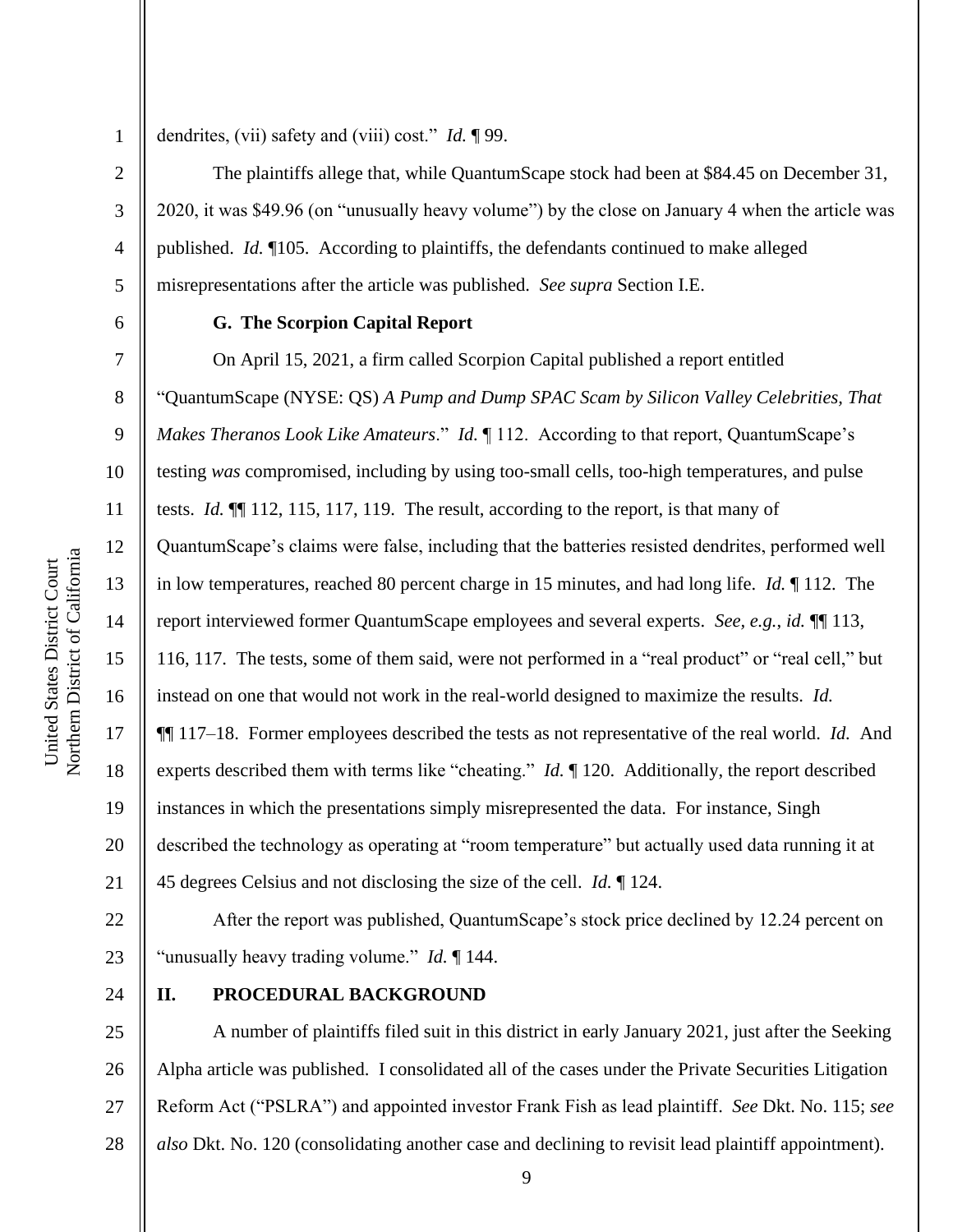2

3

4

5

6

7

8

9

10

11

12

13

14

15

16

17

18

19

20

Pursuant to the parties' schedule, Fish filed the operative complaint on June 21, 2021. It alleges a class period from November 27, 2020, to April 14, 2021. Compl. ¶ 351. QuantumScape moved to dismiss the complaint in August 2021. *See* Motion to Dismiss ("Mot.") [Dkt. No. 137]. I held a hearing on the motion on December 8, 2021.

#### **LEGAL STANDARD**

Under Federal Rule of Civil Procedure 12(b)(6), a district court must dismiss a complaint if it fails to state a claim upon which relief can be granted. To survive a Rule 12(b)(6) motion to dismiss, the plaintiff must allege "enough facts to state a claim to relief that is plausible on its face." *Bell Atl. Corp. v. Twombly*, 550 U.S. 544, 570 (2007). A claim is facially plausible when the plaintiff pleads facts that "allow the court to draw the reasonable inference that the defendant is liable for the misconduct alleged." *Ashcroft v. Iqbal*, 556 U.S. 662, 678 (2009) (citation omitted). There must be "more than a sheer possibility that a defendant has acted unlawfully." *Id.* While courts do not require "heightened fact pleading of specifics," a plaintiff must allege facts sufficient to "raise a right to relief above the speculative level." *Twombly*, 550 U.S. at 555, 570.

In deciding whether the plaintiff has stated a claim upon which relief can be granted, the court accepts the plaintiff's allegations as true and draws all reasonable inferences in favor of the plaintiff. *Usher v. City of Los Angeles*, 828 F.2d 556, 561 (9th Cir. 1987). However, the court is not required to accept as true "allegations that are merely conclusory, unwarranted deductions of fact, or unreasonable inferences." *In re Gilead Scis. Sec. Litig.*, 536 F.3d 1049, 1055 (9th Cir. 2008).

21 22 23 24 25 26 27 28 Under the PSLRA, securities fraud claims must "plead with particularity both falsity and scienter." *Ronconi v. Larkin*, 253 F.3d 423, 429 (9th Cir. 2001). This is the same standard under Federal Rule of Civil Procedure 9(b). With respect to falsity, "the complaint must specify each statement alleged to have been misleading, [and] the reason or reasons why the statement is misleading." 15 U.S.C. § 78u–4(b)(1)(B). With respect to scienter, "the complaint shall, with respect to each act or omission alleged ... state with particularity facts giving rise to a strong inference that the defendant acted with the required state of mind." 15 U.S.C. § 78u–4(b)(2). "[F]alsity and scienter in private securities fraud cases are generally strongly inferred from the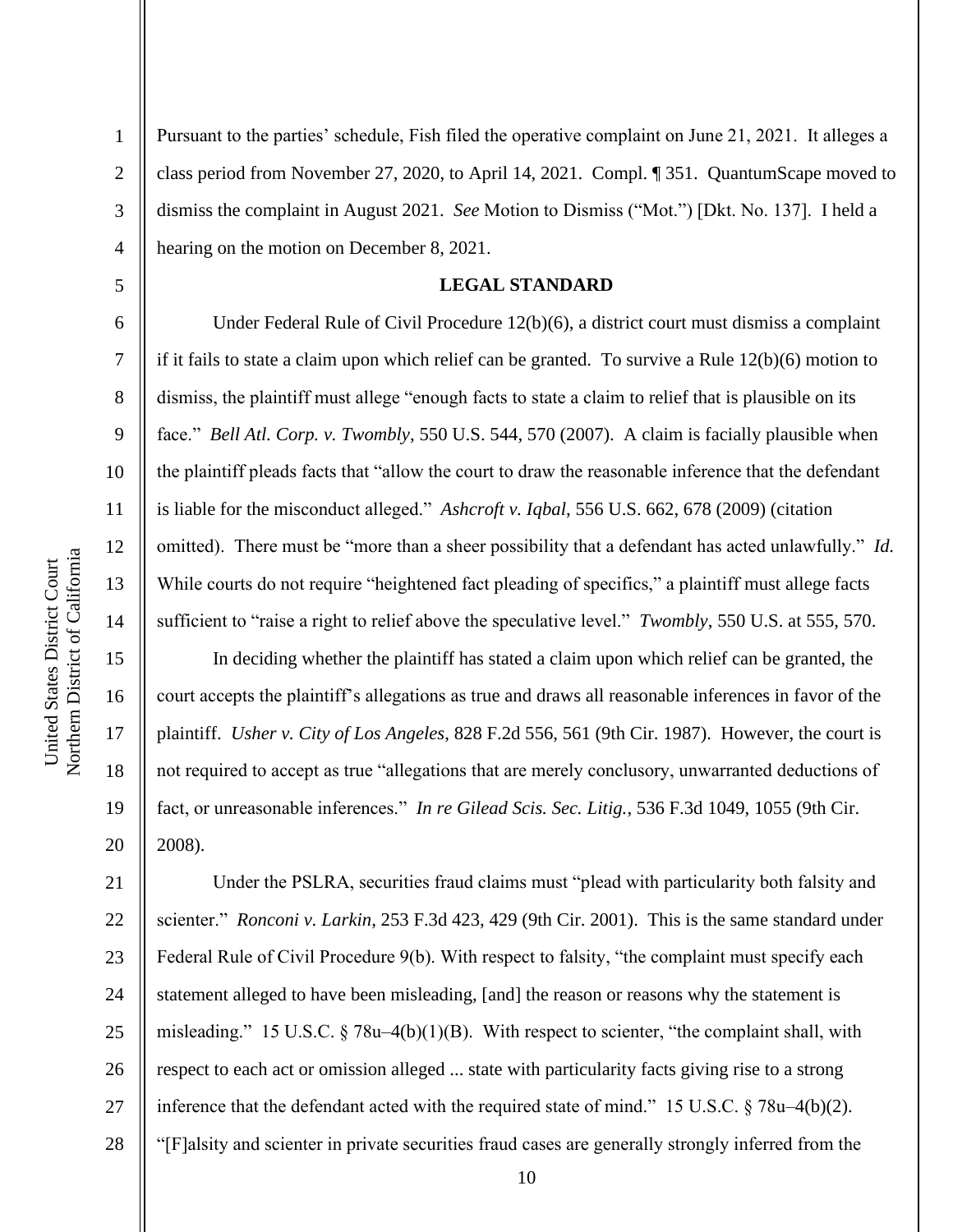2

3

4

5

6

7

8

9

10

11

12

13

14

15

16

17

18

same set of facts, and the two requirements may be combined into a unitary inquiry under the PSLRA." *In re Daou Sys., Inc.*, 411 F.3d 1006, 1015 (9th Cir. 2005) (citation and internal quotation marks omitted).

"To adequately demonstrate that the defendant acted with the required state of mind, a complaint must allege that the defendants made false or misleading statements either intentionally or with deliberate recklessness." *Zucco Partners, LLC v. Digimarc Corp.*, 552 F.3d 981, 991 (9th Cir. 2009) (quotation marks and citation omitted). "Facts showing mere recklessness or a motive to commit fraud and opportunity to do so provide some reasonable inference of intent, but are not sufficient to establish a strong inference of deliberate recklessness." *In re VeriFone Holdings, Inc. Sec. Litig.*, 704 F.3d 694, 701 (9th Cir. 2012) (citation omitted). Accordingly, "a court must consider plausible, nonculpable explanations for the defendant's conduct, as well as inferences favoring the plaintiff." *Tellabs, Inc. v. Makor Issues & Rights, Ltd.*, 551 U.S. 308, 324 (2007). "[A]n inference of scienter must be more than merely plausible or reasonable—it must be cogent and at least as compelling as any opposing inference of nonfraudulent intent." *Id.* at 314. "The inference that the defendant acted with scienter need not be irrefutable, i.e., of the 'smoking-gun' genre, or even the 'most plausible of competing inferences. *Id.* at 324. "The inquiry . . . is whether all of the facts alleged, taken collectively, give rise to a strong inference of scienter, not whether any individual allegation, scrutinized in isolation, meets that standard." *Id.* at 322–23.

19 20 21 22 23 24 25 If the court dismisses the complaint, it "should grant leave to amend even if no request to amend the pleading was made, unless it determines that the pleading could not possibly be cured by the allegation of other facts." *Lopez v. Smith*, 203 F.3d 1122, 1127 (9th Cir. 2000). In making this determination, the court should consider factors such as "the presence or absence of undue delay, bad faith, dilatory motive, repeated failure to cure deficiencies by previous amendments, undue prejudice to the opposing party and futility of the proposed amendment." *Moore v. Kayport Package Express*, 885 F.2d 531, 538 (9th Cir. 1989).

- 26 27
- 28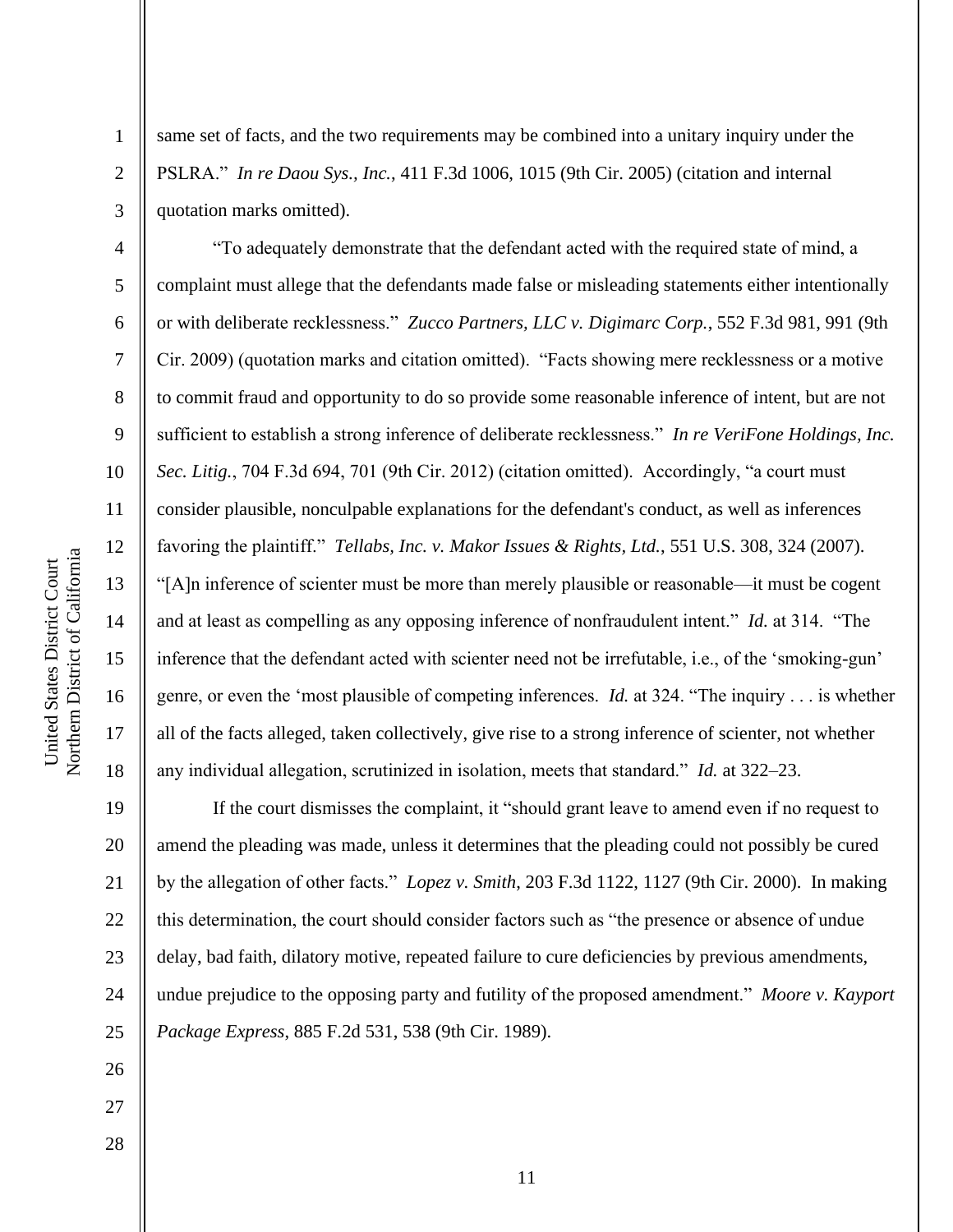#### **DISCUSSION**

To plead a violation of the securities  $laws<sup>1</sup>$ , a plaintiff must adequately allege: "(1) a material misrepresentation or omission by the defendant; (2) scienter; (3) a connection between the misrepresentation or omission and the purchase or sale of a security; (4) reliance upon the misrepresentation or omission; (5) economic loss; and (6) loss causation." *Lloyd v. CVB Fin. Corp.*, 811 F.3d 1200, 1206 (9th Cir. 2016) (quoting *Erica P. John Fund, Inc. v. Halliburton Co.*, 563 U.S. 804 (2011)).

9

10

11

12

13

14

15

16

17

18

19

20

21

22

23

24

# **I. ACTIONABLE MISREPRESENTATIONS**

QuantumScape argues that, for various reasons, the complaint fails to plead any misrepresentation that is actionable under the securities laws.

### **A. False or Misleading**

I first address whether the plaintiffs have adequately alleged that the challenged statements are false or misleading. The analysis of Statement 1 is addressed separately below because it intertwines with the safe-harbor analysis. *See infra* Section I.B. The parties group the remaining statements into two groups (though there is some overlap and relation between them), so I do as well: (1) statements about QuantumScape's testing conditions and having solved the "fundamental risks" or "fundamental science risks" of solid-state batteries such that the batteries were ready for commercialization and (2) comparisons of the solid-state batteries to lithium-ion batteries or "conventional batteries" already on the market.

"Falsity is alleged when a plaintiff points to defendant's statements that directly contradict what the defendant knew at that time." *Khoja v. Orexigen Therapeutics, Inc.*, 899 F.3d 988, 1008 (9th Cir. 2018). And "[e]ven if a statement is not false, it may be misleading if it omits material information." *Id.* at 1008–09. When it comes to affirmative representations, "to properly allege falsity, a securities fraud complaint must now specify each statement alleged to have been

25

Northern District of California Northern District of California United States District Court United States District Court

<sup>26</sup> 27 28 <sup>1</sup> The plaintiffs bring claims under Sections 10(b) and 20(a) of the Securities Exchange Act and Rule 10b-5, which implements the former. The parties agree that both claims rise or fall together according to the standards laid out in this Order. *See* Mot. 25; Opposition to the Mot. [Dkt. No. 139] 24; *Howard v. Everex Sys., Inc.*, 228 F.3d 1057, 1065 (9th Cir. 2000).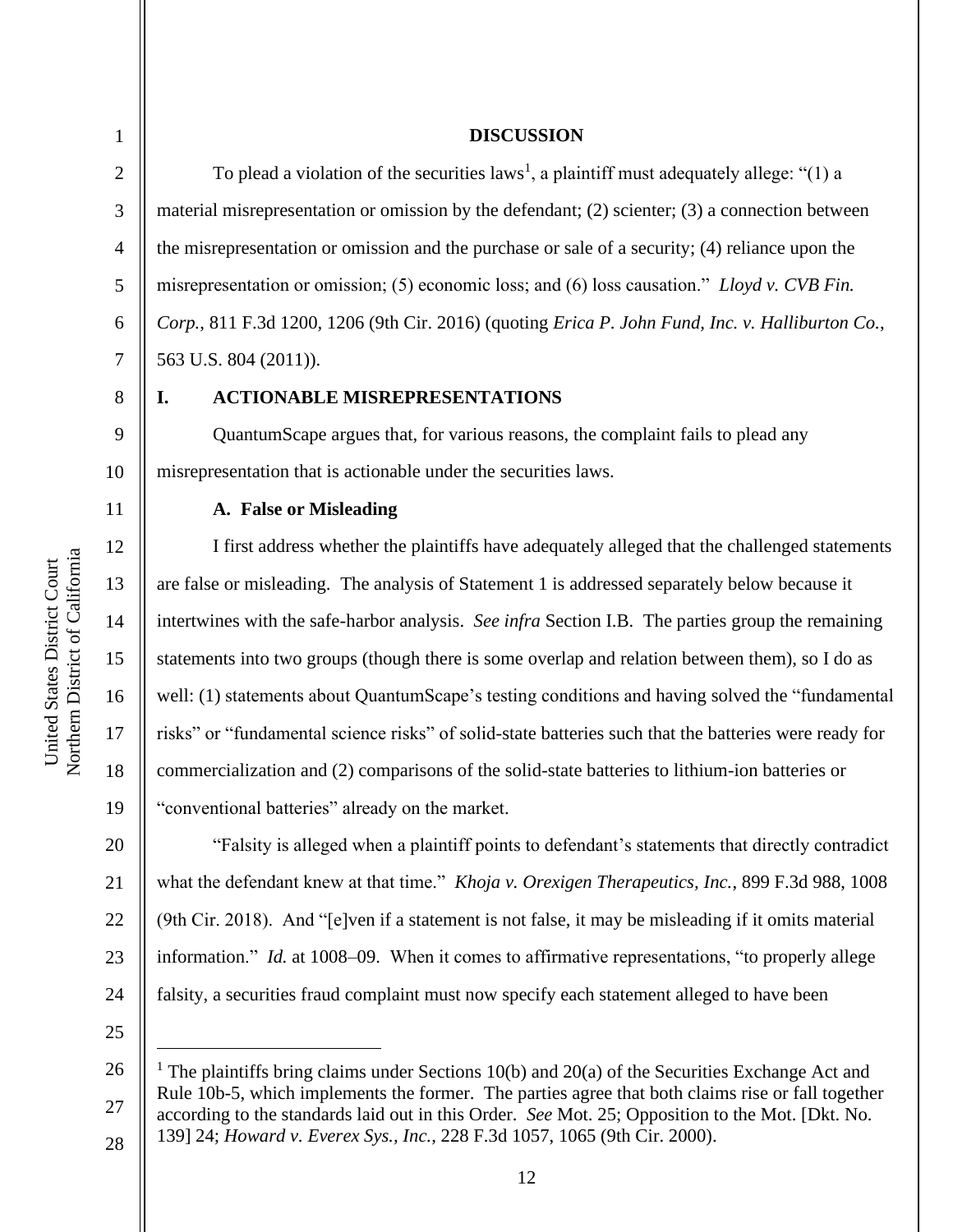16

17

18

19

20

21

22

23

24

1 2 3 4 5 6 7 8 9 10 11 12 13 14 misleading, the reason or reasons why the statement is misleading, and, if an allegation regarding the statement or omission is made on information and belief, state with particularity all facts on which that belief is formed." *In re Rigel Pharms., Inc. Sec. Litig.*, 697 F.3d 869, 877 (9th Cir. 2012) (internal quotation marks, citation, and alteration omitted). When it comes to omissions, the "omission must be misleading; in other words it must affirmatively create an impression of a state of affairs that differs in a material way from the one that actually exists." *Brody v. Transitional Hosps. Corp.*, 280 F.3d 997, 1006 (9th Cir. 2002). The securities laws "do not create an affirmative duty to disclose any and all material information. Disclosure is required under these provisions only when necessary to make statements made, in the light of the circumstances under which they were made, not misleading." *Matrixx Initiatives, Inc. v. Siracusano*, 563 U.S. 27, 44 (2011) (internal quotation marks, citation, and alteration omitted). "[O]nly if the adequacy of the disclosure or the materiality of the statement is so obvious that reasonable minds could not differ are these issues appropriately resolved as a matter of law." *Fecht v. Price Co.*, 70 F.3d 1078, 1081 (9th Cir. 1995) (internal quotation marks, citations, and alteration omitted).

**i. Whether to Credit the Seeking Alpha Article and Scorpion Capital Report**

QuantumScape argues that, as an initial matter, the Seeking Alpha article and Scorpion Capital report cannot be relied on to show falsity (or loss causation, addressed below). Mot. 10– 11. Because that is so, QuantumScape says, there is no evidence that anything it represented was false or misleading. On the Seeking Alpha article, it argues that Morin is the CEO of a company marketing its own lithium-ion battery technology, creating a conflict of interest. *Id.* 10. And it argues that Morin is only expressing his own opinions, not facts. *Id.* 10–11. On the Scorpion Capital report, QuantumScape argues that Scorpion Capital is a short-seller of QuantumScape's stock. *Id.* 11. It also argues that the report relies entirely on anonymous former employees and experts and, so, should not be credited. *Id.* 11–13.<sup>2</sup>

<sup>26</sup> 27  $2$  QuantumScape also argues that there are two other reasons that Morin is not credible, but they are unpersuasive. *See* Mot. 10. It argues that Morin is long on Tesla stock and Tesla uses lithiumion batteries. I do not see (and QuantumScape never elaborates) why that should matter. There is no allegation Tesla is a *competitor* of QuantumScape, just that it *buys* a competing produce that is,

<sup>28</sup> at present, the only option on the market. Second, QuantumScape argues that Morin was paid by Seeking Alpha for his article. But there is no evidence that he was paid to reach the conclusions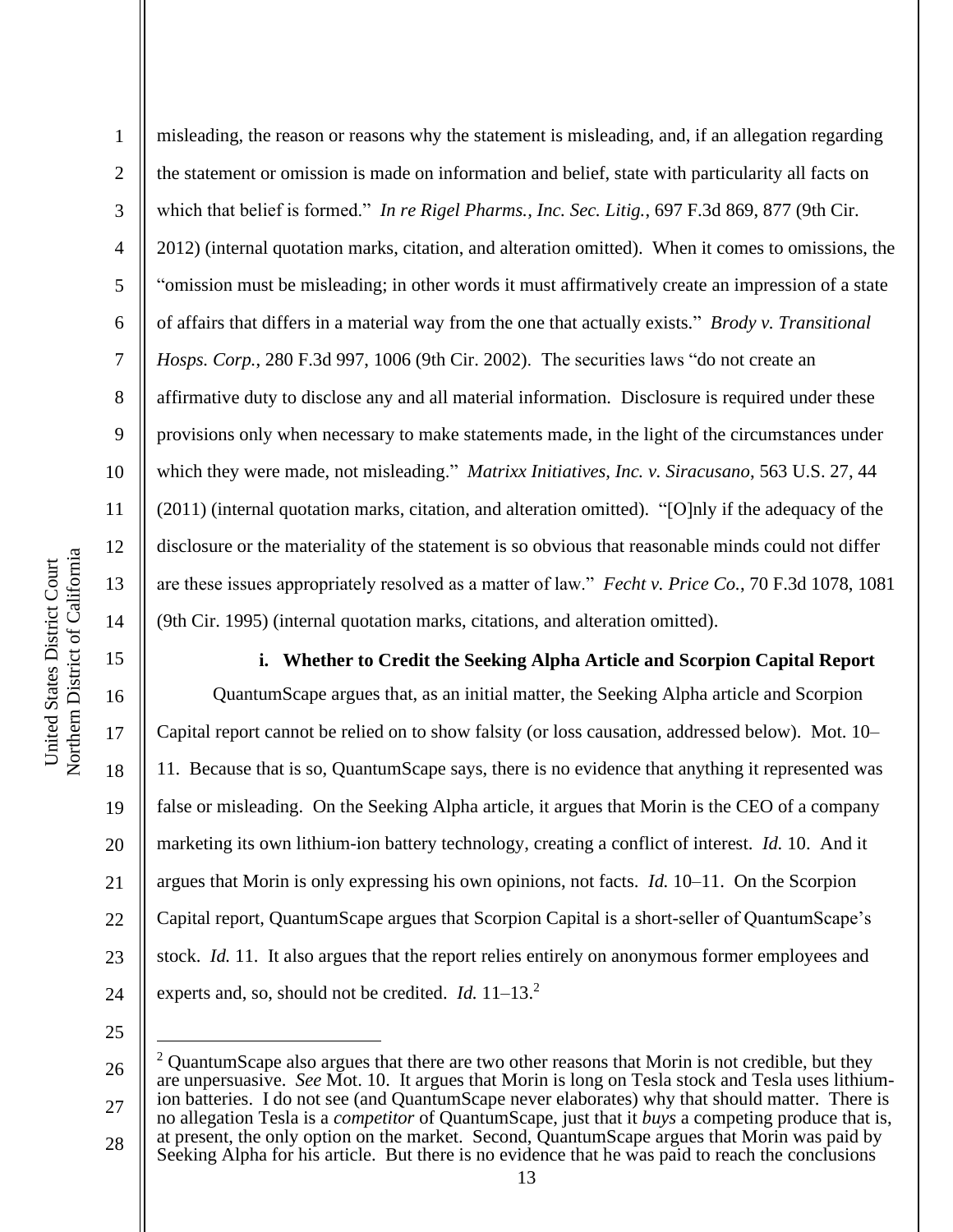15

16

17

18

19

20

21

22

23

24

1 2 3 4 5 6 7 8 9 10 11 12 13 If it is true that Morin is CEO of a competing company, that certainly would diminish his credibility, but I cannot say it does so to such an extent as to require dismissing his findings at the pleadings stage. QuantumScape has pointed to no case in which that sort of motive *alone* was sufficient to discredit otherwise adequate allegations. Nor is it true that Morin's article is devoid of "true facts." *See Bonanno v. Cellular Biomedicine Grp., Inc.*, No. 15-CV-01795-WHO, 2016 WL 4585753, at  $*4$  (N.D. Cal. Sept. 2, 2016) (holding that plaintiffs must plead that corrective disclosures reveal "'true facts' rather than a mere opinion"). It is true that Morin does render several opinions in the article. But it is also littered with factual assertions that purport to show that QuantumScape's own factual assertions are incorrect. For example, Morin stated that the tests were performed at high pressure (which was not revealed), that various aspects of the batteries were (contrary to QuantumScape's claims) not better than conventional batteries, and that QuantumScape's costs savings only came from the elimination of one low-cost component. *See*  Compl. ¶ 97.

Likewise, that Scorpion Capital was allegedly short on QuantumScape may raise serious credibility issues for a factfinder. But QuantumScape overstates the caselaw by arguing that it makes the report's conclusions "inherently unreliable." Mot. 11. All of its cited cases discuss short-sellers but did so as part of a broader contextual analysis, not as a bright-line rule of exclusion. *See In re Nektar Therapeutics*, No. 18-CV-06607-HSG, 2020 WL 3962004, at \*10 (N.D. Cal. July 13, 2020); *In re Intrexon Corp. Sec. Litig.*, No. 16-CV-02398-RS, 2017 WL 732952, at \*5, \*7 (N.D. Cal. Feb. 24, 2017); *In re Longtop Fin. Techs. Ltd. Sec. Litig.*, 910 F. Supp. 2d 561, 577 (S.D.N.Y. 2012). Those cases, in fact, are concerned with the nature of the revelation more than it coming from a short-seller. *See, e.g.*, *Intrexon*, 2017 WL 732952, at \*7 (holding that the "*mere repackaging of already-public information* by an analyst or short-seller" is insufficient (emphasis added)).

25 26 The substance of the report shows that it is sufficient to survive a challenge at the pleadings stage. Investors need not only have relied on the say-so of the short seller because the

27 28

he did, as opposed to merely offering his expert opinion.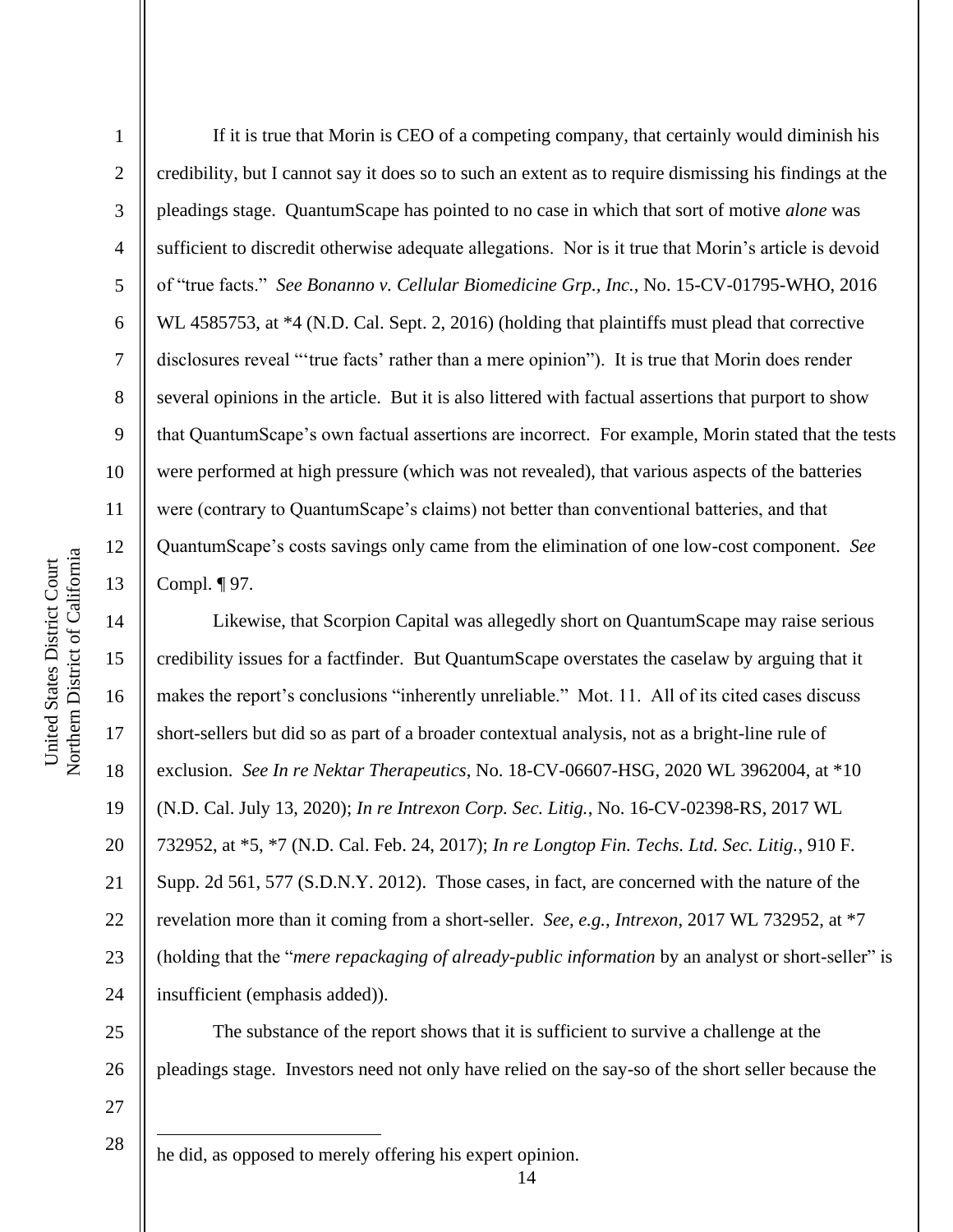2

3

4

5

8

9

11

13

14

15

17

18

6 7 10 12 16 report interviewed nine former QuantumScape employees about QuantumScape's testing and four experts about its conclusions. *See* Compl. ¶¶ 112–24. It is true that most of the experts and all of the former employees are unidentified by name. But they need not be today: "Where a complaint relies on both confidential witnesses and other factual information, such as documentary evidence, the plaintiffs need not name their sources as long as the latter facts provide an adequate basis for believing that the defendants' statements were false." *Zucco*, 552 F.3d at 995 (internal quotation marks and citation omitted). And even if this rule did not apply, the court then examines whether the complaint "provide[s] an adequate basis for determining that the witnesses in question have personal knowledge of the events they report." *Id.* To do so, the court looks to "the level of detail provided by the confidential sources, the corroborative nature of the other facts alleged (including from other sources), the coherence and plausibility of the allegations, the number of sources, the reliability of the sources, and similar indicia." *Id.* Here, what the unidentified employees report is supported both by public information in the Scorpion Capital report and by what the experts stated. Additionally, it coheres with what Morin found in his earlier report. Many of the employees are described as former "research and development" employees, which plausibly means they would know about the internal details of QuantumScape's testing. *See* Compl. ¶¶ 117–24. And there are nine such employees total, who present overlapping and corroborative information.

19 20 21 22 23 24 25 26 27 On the whole, it is plausible that reasonable investors would have relied on both publications and the plaintiffs have adequately alleged that each publication has the minimum indicia of reliability to make is past the pleadings stage. Indeed, these corrective disclosures are more robust than one that the Ninth Circuit recently approved. There, the disclosure was the allegations in a lawsuit of a single employee (described as a "midlevel auditor") about alleged financial malfeasance. *See In re BofI Holding, Inc. Sec. Litig.*, 977 F.3d 781, 788, 793–94 (9th Cir. 2020). Just as that auditor allegedly personally encountered the financial issues, *see id.* at 788–89, these nine employees claim to personally have encountered flaws in QuantumScape's testing—and here, many of their claims are reinforced by experts.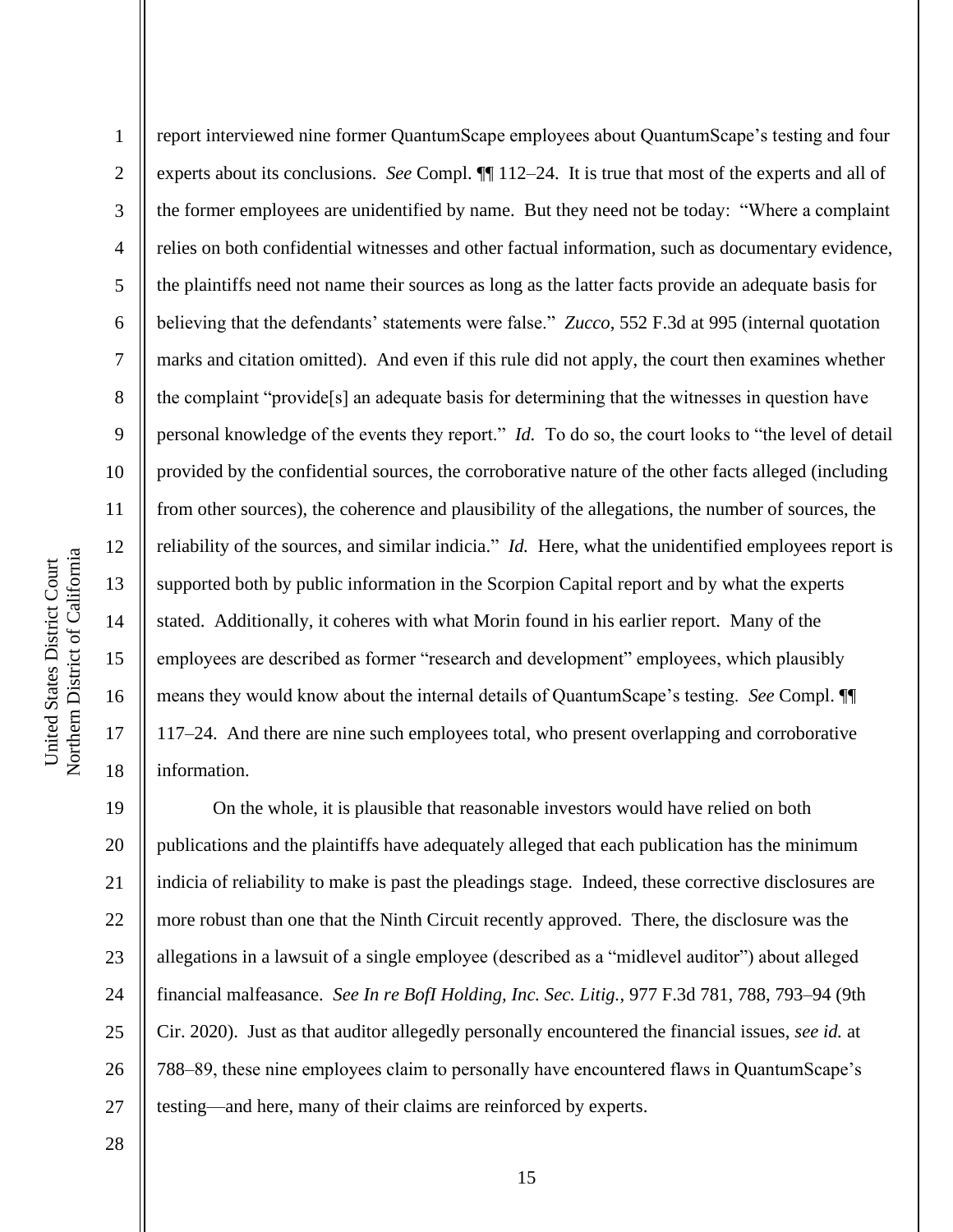2

3

4

5

6

7

8

9

10

11

12

13

14

15

### **ii. Testing, "Fundamental Risks," and Readiness for Commercialization**

One group of challenged statements represent that the solid-state batteries were tested with "uncompromised" conditions or were tested in various real-world conditions; that, based on those results, QuantumScape had solved the historical challenges associated with the batteries; and that, consequently, the batteries were ready for broader commercialization provided that they could be scaled up and layered.

QuantumScape argues that these statements are not actionable because, "[w]hile Plaintiff is free to disagree with QuantumScape's testing methodologies and conditions, he cannot dispute that they were accurately disclosed." Mot. 13 (citations omitted). It argues that, as a result, there was no misrepresentation about the actual methodology and its statements about testing were all interpretations of the data. *See id.* 13–14. The plaintiffs reply that "Defendants affirmatively represented that the conditions were not compromised when they were; accordingly, the disclosure of tests conditions were insufficient to reduce the risk of misleading investors to 'nil' especially where it would take an expert to know that the test conditions were compromised." Opposition to the Mot. ("Oppo.") [Dkt. No. 139] 12.

16 17 18 19 20 21 22 23 24 25 26 27 28 Several days before the hearing on this motion, I requested that QuantumScape file "a document that includes a complete list of citations to all portions of the record it relies on to argue that its testing methodology, conditions, and data were adequately disclosed." Dkt. No. 144. It did so. *See* Filing of Citations ("Disclosures") [Dkt. No. 146]. The bulk of the purported disclosures come from the showcase event at which many of the alleged misrepresentations occurred and appear either on slides from that event or were said by speakers. *See supra*  Background, Section I.E. (misrepresentations at showcase); *see* Disclosures (discussing slides); Dkt. No. 131-2 (slide deck). The other purported disclosures were made in a LinkedIn post by Holme that referenced the slides, Dkt. No. 137-5, Ex. 13; two Form 8-K disclosures filed with the SEC that predominately discussed the showcase and the testing results underlying it, Dkt. Nos. 137-4, Ex. 8, 137-5, Ex. 14; a Form S-1 filed with the SEC that QuantumScape relies on for three disclosures about battery life, charging capability, and safety, Dkt. No. 137-4, Ex. 9 at 52–53; and an earnings call that QuantumScape relies on for three disclosures about charging rates, test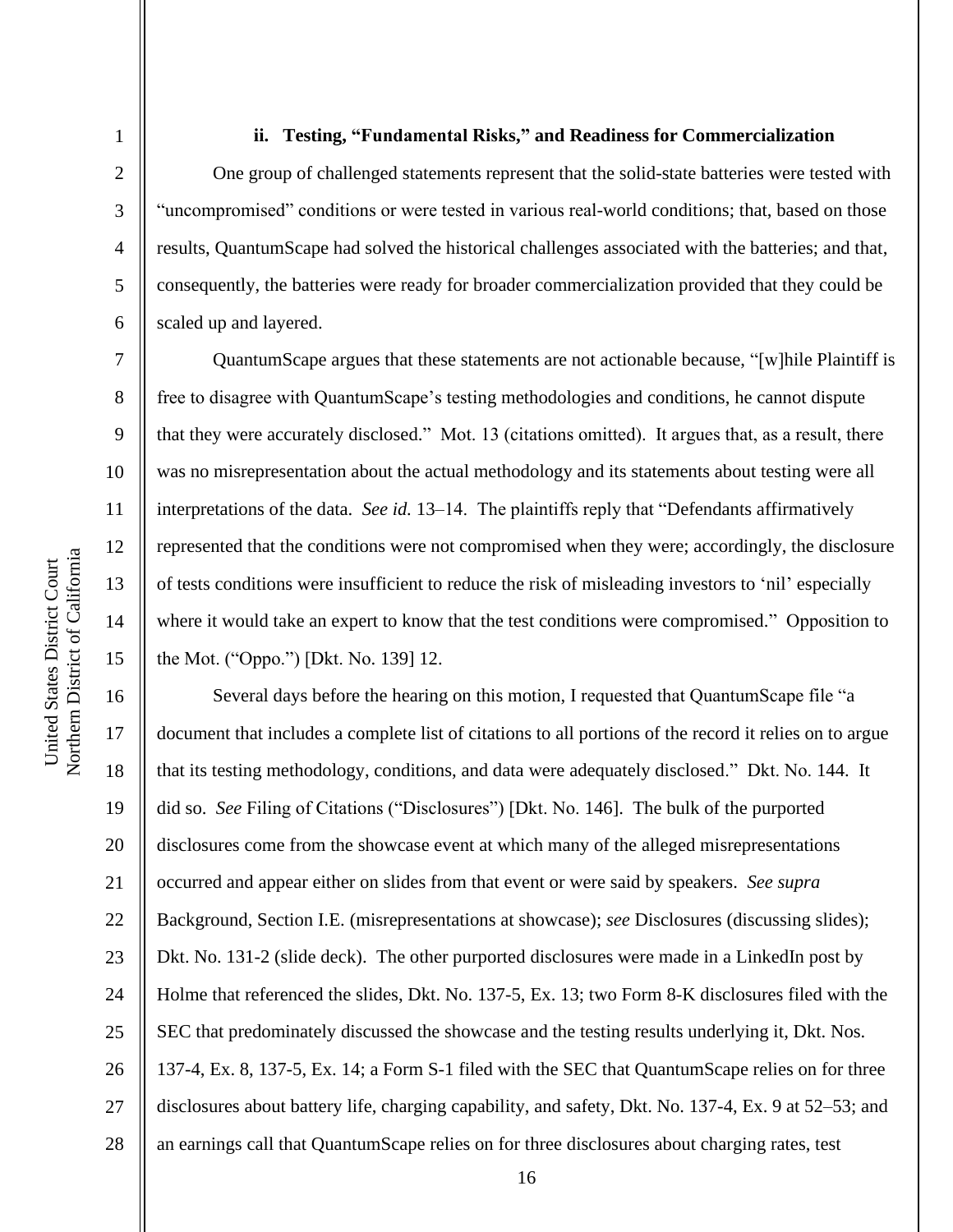2

3

4

5

6

7

8

9

10

11

12

13

14

15

16

17

18

19

20

21

22

23

24

25

26

27

28

conditions, and stacking cells, Dkt. No. 137-5, Ex. 15. Turning to the substance of the disclosures, QuantumScape argues that it disclosed the precise technical parameters of the testing it performed. *See* Mot. 13–14; *see, e.g.*, Disclosures at 1 (fast charging testing), 2 (testing for dendrites). And it argues that it disclosed (1) that it needed to scale up the layers; (2) how energy dense its batteries could be; (3) how fast the batteries could charge and their lifespan under various conditions; (4) the temperatures at and conditions under which dendrite testing was performed; and (5) more broadly, the temperatures at which all tests were performed. *See* Mot. 14–17 (collecting citations).

The disclosures of underlying testing data and the results of those tests as they related to individual characteristics (e.g., charge speed or energy density) were certainly extensive and may well weaken or even defeat the plaintiffs' case at a later stage when a factfinder can weigh them contextually. For now, however, I cannot conclude that "the adequacy of the disclosure . . . is so obvious that reasonable minds could not differ" about whether the overall statements were misleading. *Fecht*, 70 F.3d at 1081. All of the disclosures that QuantumScape cites reveal particular information, such as discrete testing conditions. *See generally* Disclosures. But the allegedly misleading statements make broader, more categorical statements. The defendants made statements to the effect that while other companies had used "compromised" testing conditions, they had not, so their batteries were better suited for real-world conditions. *See, e.g.*, Statement 4 ("[I]f you have a material that doesn't have the fundamental entitlement to serve as a solid-state separator, you can still make batteries out of that material but they only work under severely compromised test conditions . . . . These are the problems that QuantumScape has addressed."); Statement 6 ("They are not sort of a compromised test conditions."); Statement 21 (representing that its "performance data" showed that the batteries performed "under commercially-relevant conditions"). The defendants made statements to the effect that, based on their testing, the standard challenges facing previous solid-state battery development efforts were solved or behind them. *See, e.g.*, Statement 2 ("Well, what we are confident about is that the fundamental science risk is behind us."); Statement 8 ("[T]he data we presented today makes clear that the QuantumScape technology can address the fundamental issues."). And the result of this, said the defendants, was that their batteries were ready for commercialization with the only barriers being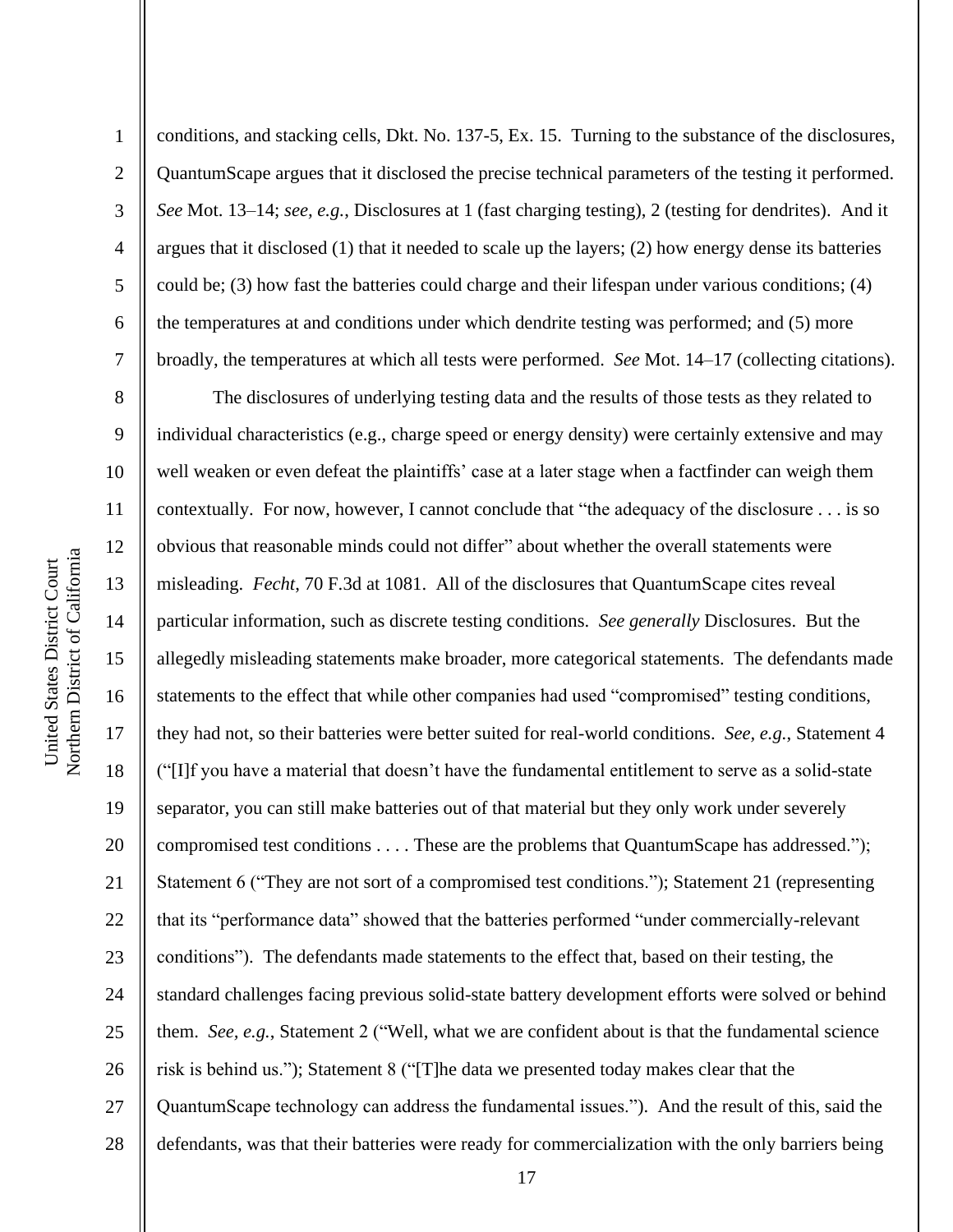1

2

3

4

5

6

7

8

9

10

11

12

13

14

15

17

18

19

21

23

25

scaling production and layering cells. *See, e.g.*, Statement 7 ("So this really demonstrates that this technology is in fact ready for commercial deployment as soon as we can scale up production and make multilayer versions of these cells.").

I cannot definitively say that these more categorical statements would be rendered entirely non-misleading by the far more technical and narrow disclosures that QuantumScape relies on. First, it is reasonable to think that investors were entitled to rely on the unequivocal representation that testing results were not "compromised." The complaint alleges that, in this industry, "compromised" testing conditions were a well-known phenomenon and, indeed, the defendants' own statements signal this too. *See, e.g.*, Compl. ¶ 68; Statement 4. If a reasonable investor heard, on the one hand, the unambiguous statements that other companies had used compromised conditions but QuantumScape did not and, on the other hand, the hyper-technical details of the testing performed, I cannot say that the "mixture" of this information would "discredit the [allegedly misleading statement] so obviously that the risk of real deception *drops to nil*." *Virginia Bankshares, Inc. v. Sandberg*, 501 U.S. 1083, 1097 (1991) (emphasis added).

16 20 22 24 26 27 28 Similarly, it is reasonable to think that investors were entitled to rely on the unequivocal representation that the fundamental risks facing solid-state batteries were addressed by QuantumScape's technology. Again, the complaint alleges that, in this industry, there is an established set of standard, historical, or fundamental risks that have held back solid-state batteries and (again) the defendants' own statements signal this too. *See, e.g.*, Compl. ¶¶ 5, 7, 72, 163; Statement 9. The case for a reasonable investor being misled on this basis is even clearer than the one above because, even if every last detail of the parameters of every last test were disclosed, investors would still be at the mercy of QuantumScape's superior knowledge of the stage of development its batteries were at. If the allegations in the Seeking Alpha article and Scorpion Capital Report are true—which I take them to be at this posture—then QuantumScape's representations directly contradicted what it knew at the time about the fundamental risks. According to them, QuantumScape's batteries were *not* dendrite resistant under normal conditions, its cycle life was lower than reported, it was not safer (indeed, it may have been more dangerous), and it was not as energy dense. *See supra* Background, Sections I.F., I.G. So, again, the overall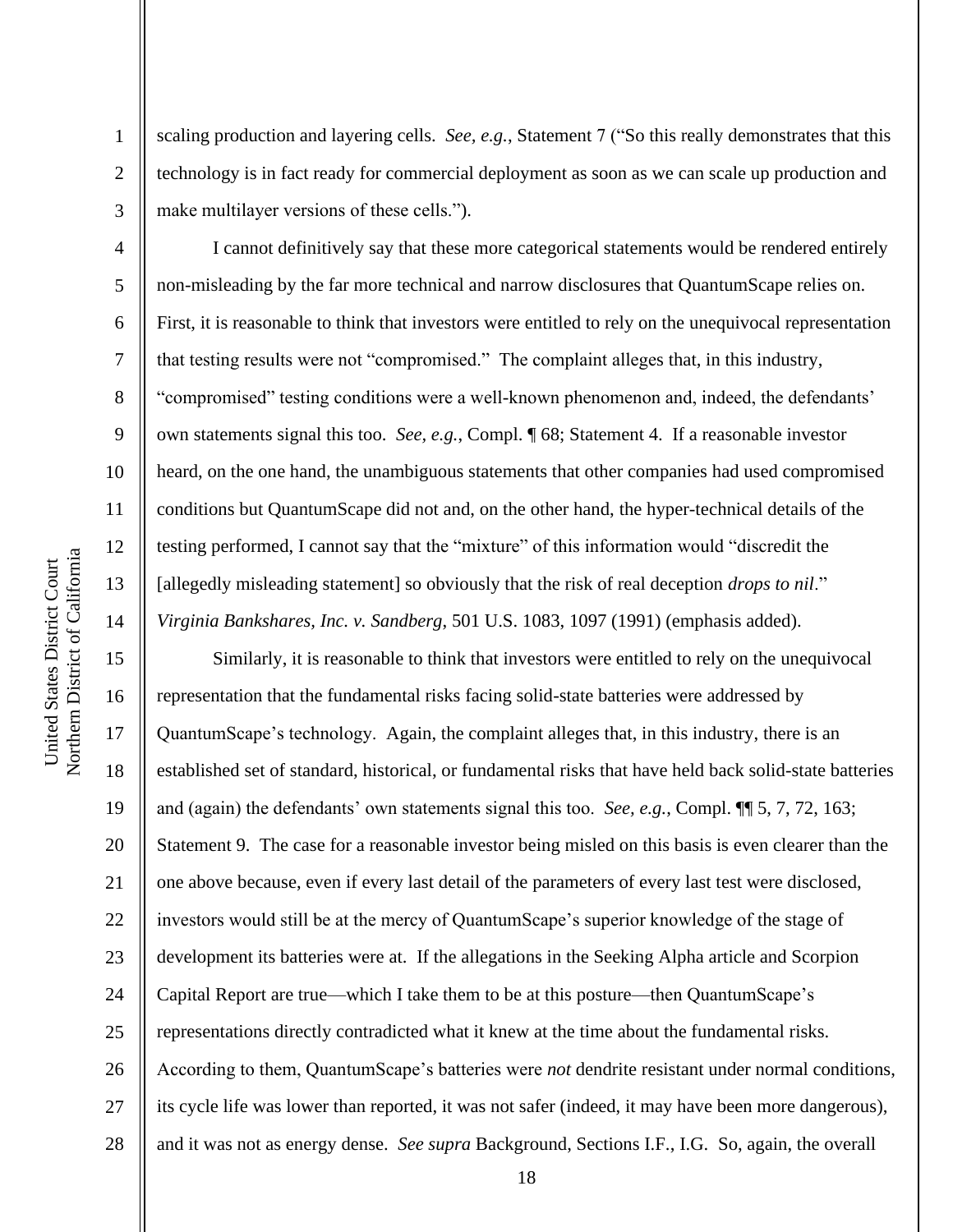1

2

3

4

5

6

7

8

9

10

24

25

26

27

28

"mixture" of information presented does not lead me to think that the risk of deception is "nil." *Virginia Bankshares*, 501 U.S. at 1097.

Finally, if this is all taken as true, it would mean that QuantumScape falsely stated that it was ready for commercialization with the only remaining steps being ramping up production and layering the cells. QuantumScape responds that it explicitly warned that those two challenges still lay before it. *See, e.g.*, Mot. 5–6. To that extent, I agree: QuantumScape disclosed several times (including in the challenged statements themselves) that larger production and stacking cells needed to be done and were uncertain. *See, e.g.*, Statement 7. But that does not defeat the plaintiffs' claims because their theory is that it was misleading to suggest that the *only* major steps in battery development that remaining were production increases and stacking.

11 12 13 14 15 16 17 18 19 20 21 22 23 QuantumScape relies heavily on *In re Rigel Pharmaceuticals, Inc. Securities Litigation*, 697 F.3d 869 (9th Cir. 2012), to show that these alleged misrepresentations are not actionable. In the portion of that decision that QuantumScape relies on, the defendant corporation reported the results of a clinical trial of an arthritis drug. *Id.* at 871; *see also* December 8, 2021 Hearing Transcript [Dkt. No. 149] at 8:7–13 (counsel relying on this portion of *Rigel*). The company reported the "top-line" results of its trial, stating that the drug had "statistically significant results in treating" the disease. *Rigel*, 697 F.3d at 872. It then reported "efficacy results," which revealed the difference between test subjects who took a placebo and the drug at various concentrations. *Id.*  There, the plaintiff argued that the efficacy results were false or misleading. *Id.* at 877. The Ninth Circuit explained that "[i]t is apparent from the complaint that Plaintiff's allegations of 'falsity' were based on its contention that Defendants should have used a particular statistical methodology, which it described in the complaint." *Id.* That was not an actionable theory, the court held:

Plaintiff did not allege that Defendants inaccurately reported the results of their own statistical analysis. Plaintiff also did not allege that Defendants had chosen or changed their statistical methodology after seeing the unblinded raw data from the clinical trial. Instead, Plaintiff challenged Defendants' reported statistical results by alleging that Defendants should have used Plaintiff's chosen statistical methodology, including calculating separate p-values for the United States and Mexico and combining those results using "Fisher's method," and using "Tukey's Studentized Range test."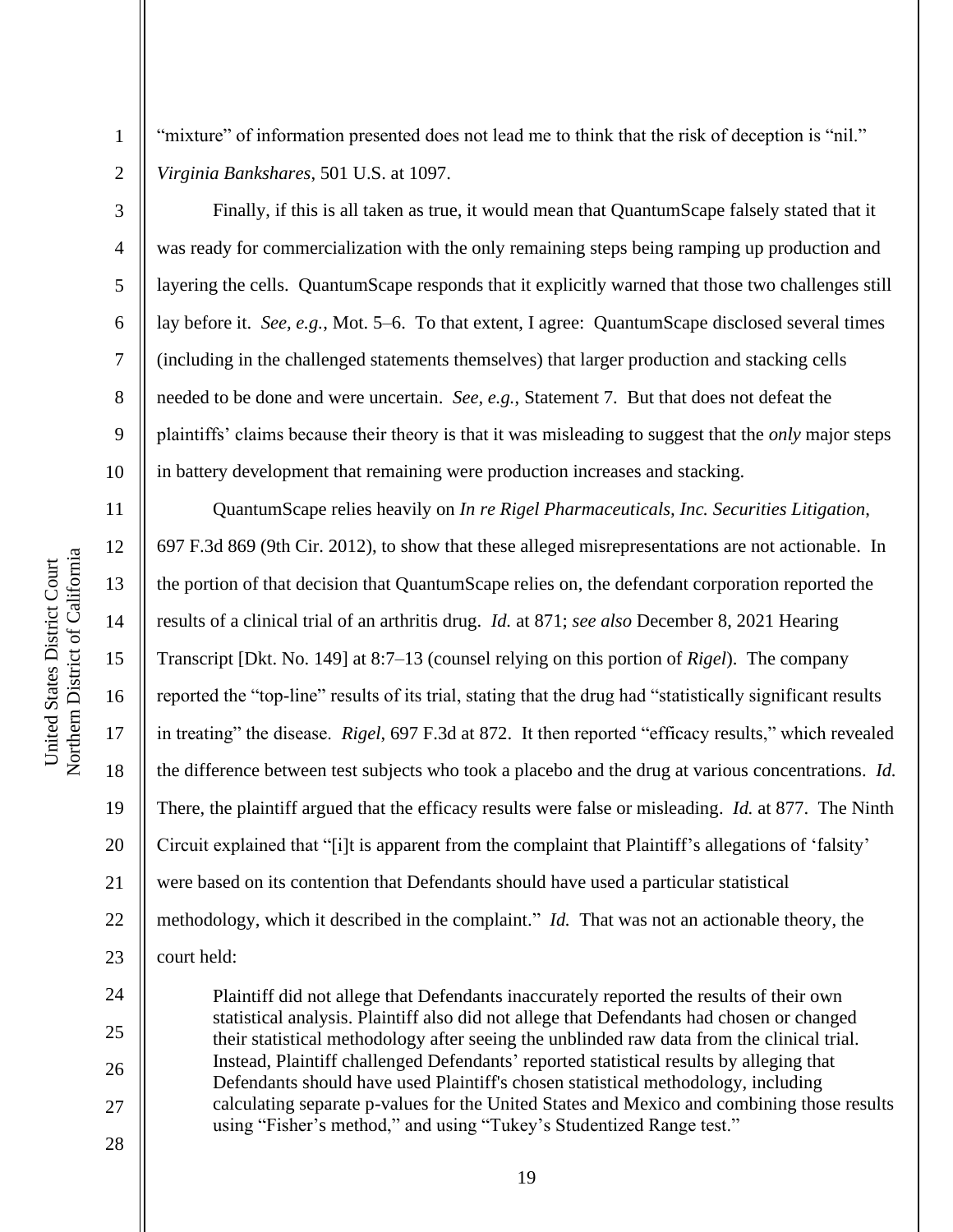2

3

4

5

6

7

8

9

10

11

12

13

14

15

16

17

18

19

21

22

23

25

*Id.* The plaintiff claimed that, if that methodology had been used, the p-values of the studies would have shown that the drug's effects were not statistically significant. *Id.* There could be no securities violation, the court explained, because "Plaintiff's allegations of 'falsity' essentially are disagreements with the statistical methodology adopted." *Id.* at 878.

Though the comparison to *Rigel* is not baseless, that case does not compel dismissal. The plaintiffs here do not merely allege that QuantumScape should have used a different methodology for its studies. They argue that the studies were represented to be one thing (uncompromised) when they were in fact another (compromised) that required experts (and in some cases, insiders) to accurately comprehend. Indeed, the plaintiffs allege that QuantumScape purposefully designed its studies in such a way as to make the batteries look like they functioned well under real-world conditions when they did not. The plaintiffs, therefore, allege that what was misleading is "not merely the difference between two permissible judgments, but rather the result of a falsehood." *Id.* at 877. A more analogous situation would be if the *Rigel* defendant had told the market it used one method when it in fact used another and the difference could only be determined by the combination of experts and confidential informants.

#### **iii. Comparisons to Lithium-Ion and Conventional Batteries**

20 24 26 The other group of statements represented that QuantumScape's solid-state batteries were either as good as or better than the conventional lithium-ion batteries being used in electric vehicles commercially in various measures. Again, if the Seeking Alpha and Scorpion Capital Reports are credited, that is false or misleading. According to those reports, the reality was that QuantumScape overstated the objective capabilities of its batteries or reported them only from compromised tests. They report that, in reality, the QuantumScape batteries were not better than—and often were much worse than—conventional batteries. Much of the reason these statements are actionable also depends on the preceding analysis because the comparisons to conventional batteries are alleged to be misleading, in part, due to the presentation of the allegedly compromised testing data.

### 28

27

### **B. Safe Harbor**

QuantumScape argues that most of the statements at issue are shielded from liability by the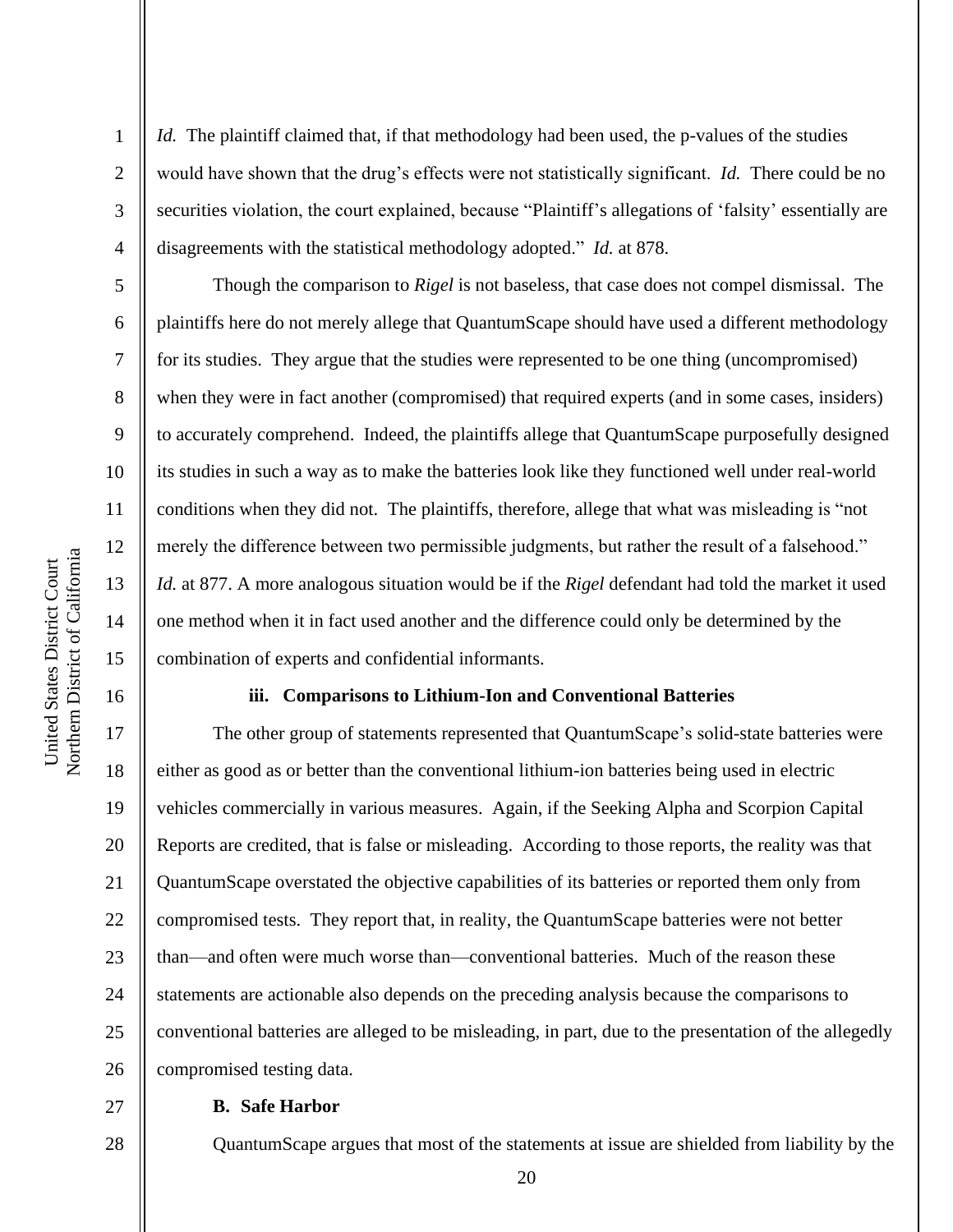1 2 3 4 5 6 7 8 9 10 11 12 13 14 15 16 17 18 19 20 21 22 23 24 25 26 27 PSLRA's safe-harbor. Most are not truly forward-looking and are disqualified on that basis alone. One statement is divisible, and one part of it is forward-looking; I do not interpret the plaintiffs to challenge that part and it is, in any event, not misleading. And one statement is forward-looking but does not meet the other statutory requirements. The safe-harbor provision exempts certain "forward-looking" statements from liability. *See* 15 U.S.C. § 78u-5(c). The safe-harbor applies to (1) "forward-looking statements that are identified as a forward-looking statement, and is accompanied by meaningful cautionary statements identifying important factors that could cause actual results to differ materially from those in the forward-looking statement" and (2) forward-looking statements that were not "made with actual knowledge . . . that the statement was false or misleading." Id.  $\S$  $\S$  78u-5(c)(1)(A)(i),  $(c)(1)(B)$ . A forward-looking statement is: (A) a statement containing a projection of revenues, income (including income loss), earnings (including earnings loss) per share, capital expenditures, dividends, capital structure, or other financial items; (B) a statement of the plans and objectives of management for future operations, including plans or objectives relating to the products or services of the issuer; (C) a statement of future economic performance, including any such statement contained in a discussion and analysis of financial condition by the management or in the results of operations included pursuant to the rules and regulations of the Commission; (D) any statement of the assumptions underlying or relating to any statement described in subparagraph  $(A)$ ,  $(B)$ , or  $(C)$ ; (E) any report issued by an outside reviewer retained by an issuer, to the extent that the report assesses a forward-looking statement made by the issuer; or (F) a statement containing a projection or estimate of such other items as may be specified by rule or regulation of the [SEC]. *Id.* § 78u-5(i)(1). **i. Forward-Looking** The parties' analysis groups many of the statements into various configurations. Because this issue turns on particular language, I will address them statement by statement. The following statements are not forward-looking. Statement 2 states that the "fundamental science risk is behind us," which is a statement both about what has happened before and about the current state of affairs. Statement 3 describes the batteries compared to conventional technology; it says nothing about the future. Statement 8 says that the data presented

Northern District of California Northern District of California United States District Court United States District Court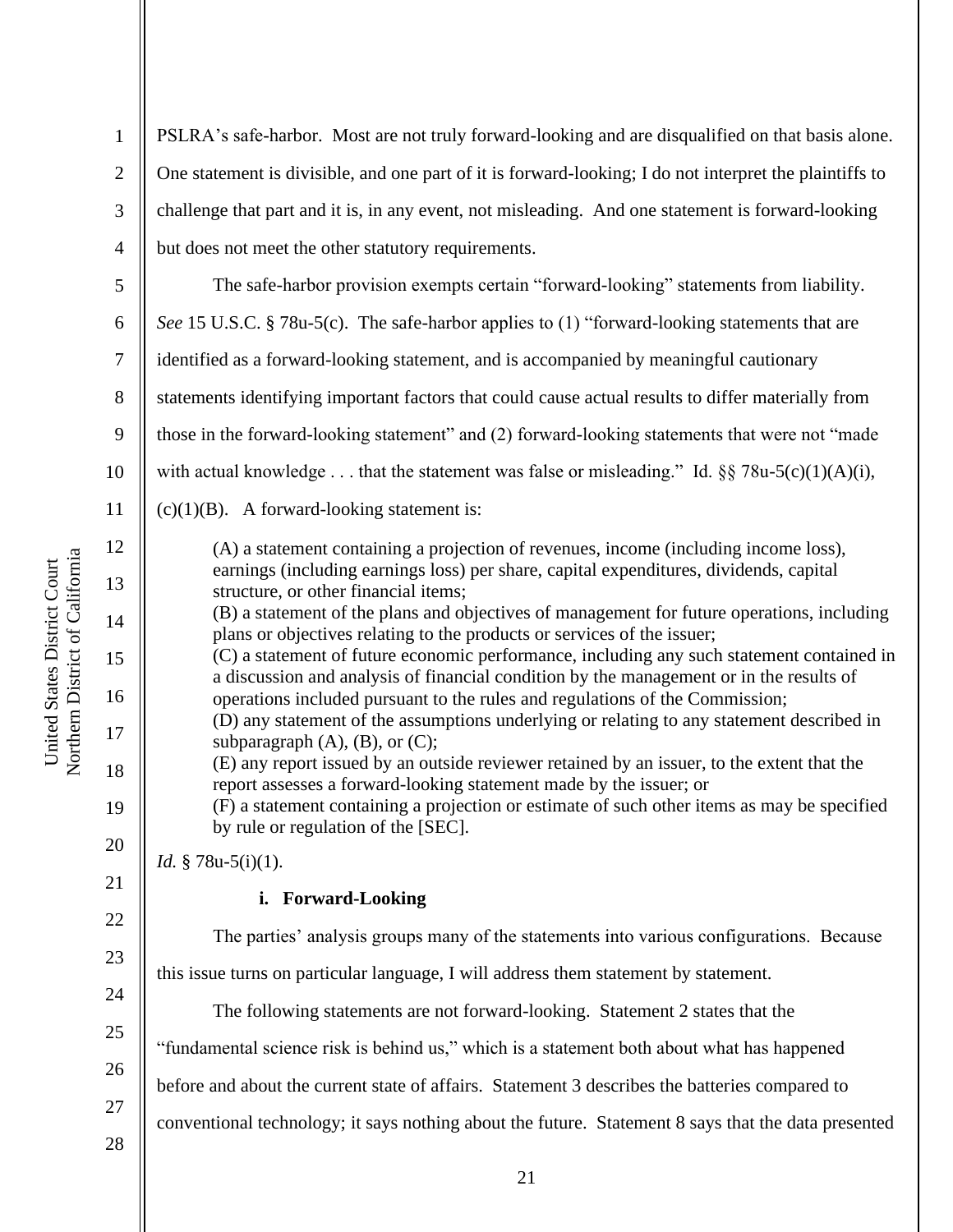1 2 3 4 5 6 7 8 9 show how QuantumScape "can address" fundamental issues. Even though the phrase "can address" might, in a certain light, seem to discuss the future, the statement in context is most reasonably understood to be a reflection of what specific data about the past show. Statement 10, again, compares solid-state to lithium-ion batteries and discusses "previous attempts" at creating solid-state batteries. Statements 11, 12, 18, and 26 do the same thing, describing the battery and comparing its charging speed, energy density, cost, and cost (respectively) to lithium-ion. Statement 24 explains that they believed the "chemistry risk" was behind them and that is why QuantumScape went public. It is focused on the past twice-over: on the reasons for doing public and describing the technology that they developed.

10 11 12 13 14 15 16 17 18 19 20 21 22 23 24 25 26 One group of statements may appear to have language that contemplates the future but in fact simply describe the present technology. I begin with one example in more detail then discuss others to which the same reasoning applies. Statement 23 may seem to be forward-looking because it responds to a question about QuantumScape's future sustainability advantage over the rest of the industry and Singh states that they "expect" that their approach "should" lead to lower cost. But, in reality, the statement "contains an express or implied concrete assertion concerning a specific current or past fact" and to that extent is not protected. *Wochos v. Tesla, Inc.*, 985 F.3d 1180, 1191 (9th Cir. 2021) (internal quotation marks and citation omitted). Just as statements about current sales and performance are not protected even when coupled with future statements, *see id.* at 1191–92, this statement describes the current state of QuantumScape's technology and why it makes it cheaper than lithium-ion. Several others do too. Even though Statements 7 says that technology is "ready for commercial deployment as soon as we can scale up production," that is really a statement about the present: Singh was communicating the current state of the technology. While Statement 15 says the technology "may provide" certain benefits, it again is comparing its energy density to lithium-ion in substance. Statement 20 does the same thing when it comes to safety; even though it uses the language "will be improved," it is most naturally read to describe the present.

27 28 Statement 19 has one part that is forward-looking and one part that is not. To the extent the statement says, "if we can get this into the market, which is the task we are currently focused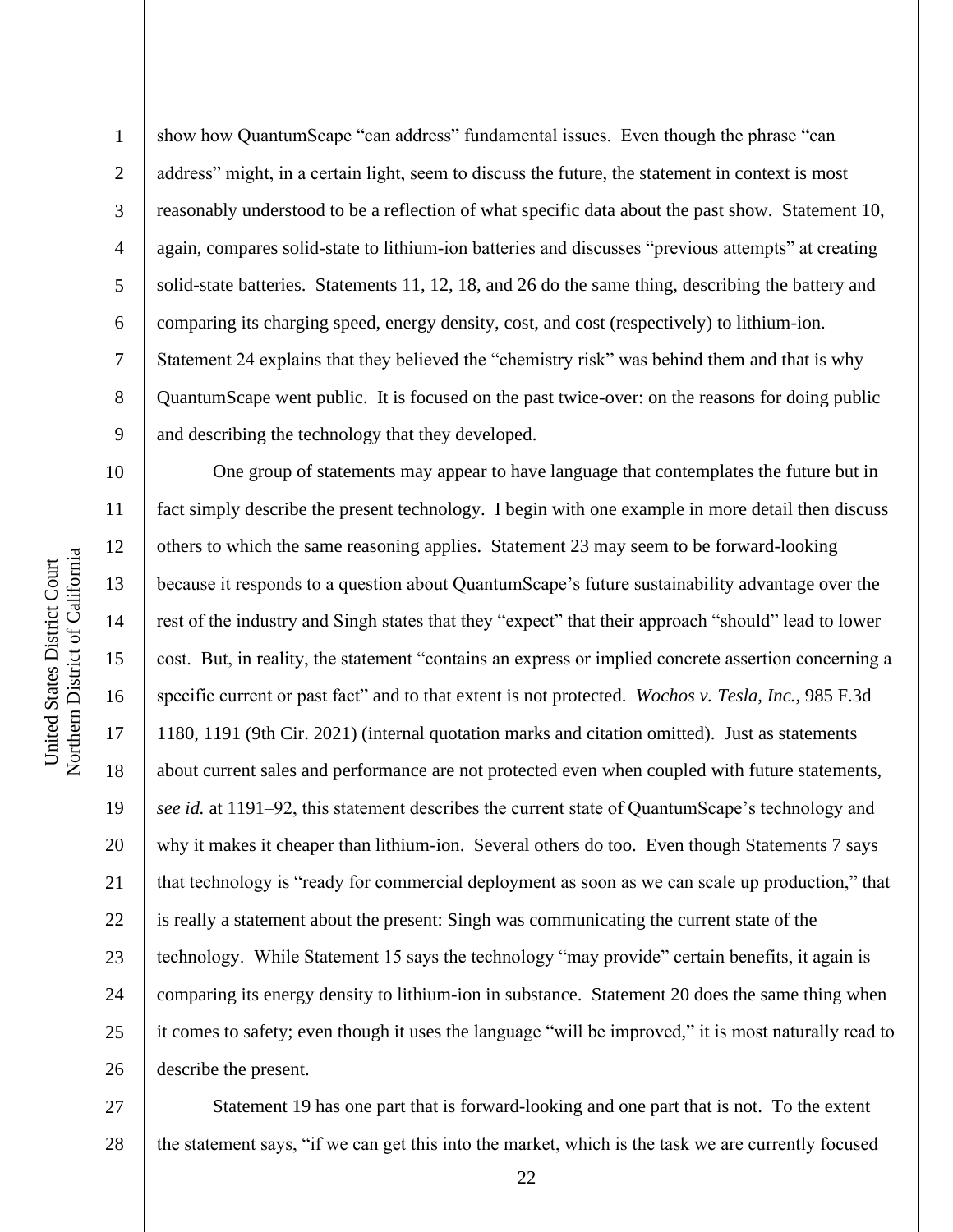2

3

4

5

6

7

8

9

10

11

12

13

14

15

16

17

18

19

20

21

22

23

on," that is forward-looking. But the preceding sentence simply compares the product to conventional lithium-ion. The two thoughts are also logically distinct, so the statement may be broken up. I do not take the plaintiffs to challenge only the former statement as misrepresentative. But if they do, it is not false or misleading under the plaintiffs' theory. That QuantumScape's *focus* was on getting the product to market can still be completely true even if tests were compromised and it misrepresented the state of its technology. That portion of the statement alone is not actionable on that basis.

Statement 1 *is* forward-looking. It expressly contemplates QuantumScape's plans "between now and first revenue." *See id.* (holding plans for producing cars to be forwardlooking). I therefore address whether it qualifies under the two prongs of the safe-harbor.

#### **ii. Cautionary Language**

To be adequate under the cautionary-language prong, the caution must "discredit the [allegedly misleading statements] so obviously that the risk of real deception drops to nil." *Virginia Bankshares*, 501 U.S. at 1097. As a result, it must "precise[ly]" and "directly address" the alleged misrepresentations. *In re Immune Response Sec. Litig.*, 375 F. Supp. 2d 983, 1033 (S.D. Cal. 2005) (citing *Provenz v. Miller*, 102 F.3d 1478, 1493 (9th Cir. 1996)).

Here, Statement 1 says that between that time and "first revenue," QuantumScape would be doing two things: "ramping up production," including with scaling, and "the final automotive qualification process." On the plaintiffs' reading, this statement is misrepresentative because QuantumScape in reality had not achieved workable batteries, so there was significantly more to do than increasing production and getting approval. The cautionary language that QuantumScape points to about the work ahead, however, does not address that alleged misrepresentation with any particularity. QuantumScape points to the following cautions:

24 25

26

27

- "Just to be clear, this test was run on our single-layer pouch cell so we didn't actually put these cells into real cars, we don't have production cells yet."
- "[T]here is much work ahead of us" and "making a multilayer cell takes time even after one has working single-layer cells meeting performance specifications."
- QuantumScape does not expect its cells to be in EVs "until 2024, and may occur later,"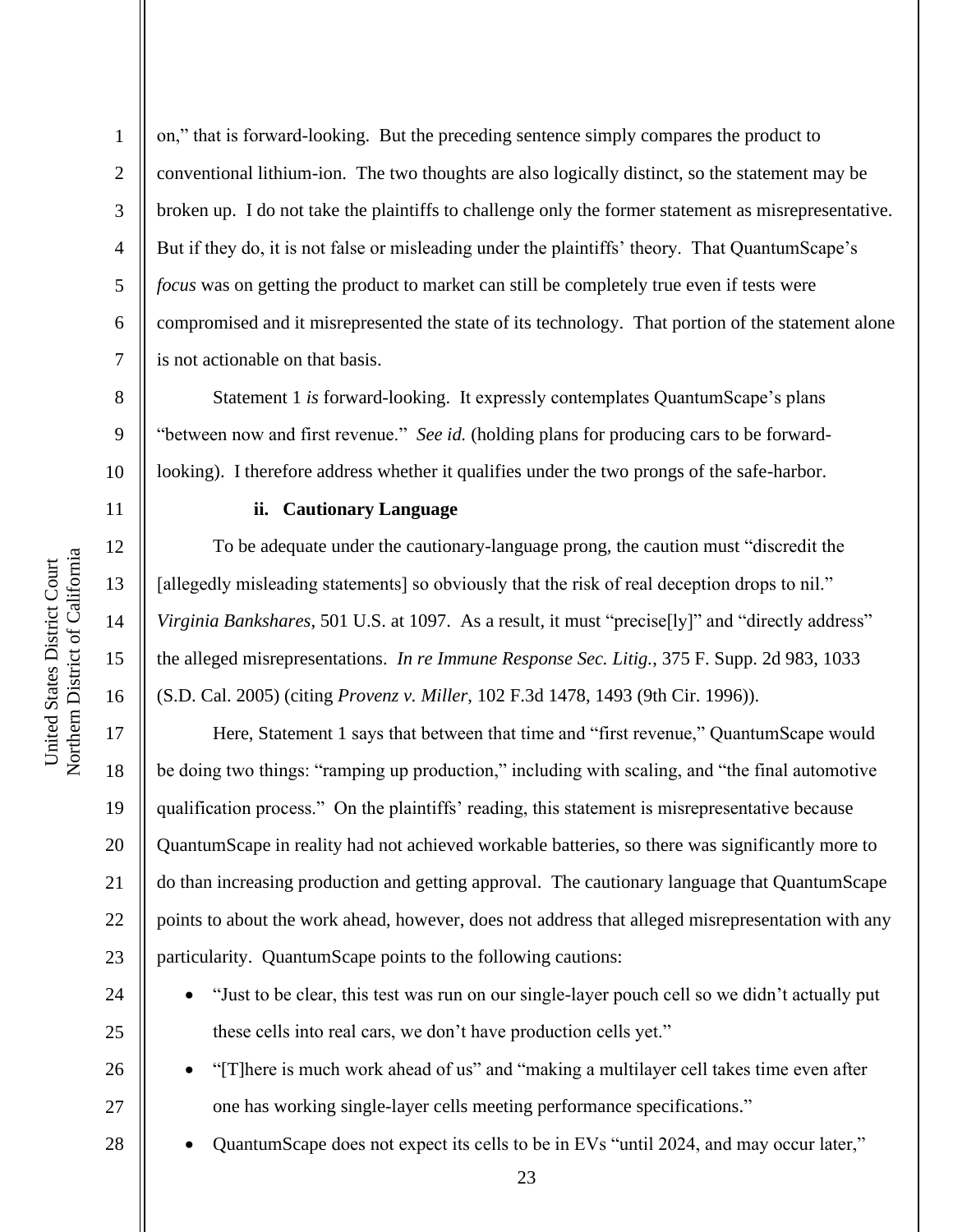1

2

3

4

5

6

7

8

9

10

11

12

13

14

15

16

17

18

19

and it "may encounter substantial delays in the design . . . of [its] solid-state battery cells, which could prevent [it] from commercializing any products it determines to develop on a timely basis, if at all."

*See* Mot. 4 (collecting cautions on this topic). The first two statements are cautions about layering being required. But that caution is addressed in the text of the alleged misrepresentation itself; the plaintiffs allege it is misleading because of all else that it omits. The last statement speaks at a high level of generality about unspecified "delays"; it does not adequately warn investors that QuantumScape in fact did not (allegedly) have a battery that would function as promised.

## **iii. Actual Knowledge**

Statement 1 is also not protected under the actual-knowledge prong. For the reasons explained below in my discussion of scienter, the plaintiffs have adequately alleged that Singh knew about the state of testing and development of batteries. *See infra* Section II. Assuming that is true, and assuming it is true that Statement 1 is therefore false, Singh is plausibly alleged to have actual knowledge that he was making a false or misleading statement.

# **C. Opinion**

QuantumScape argues that many of the statements are non-actionable opinions. As I explain, the statements are either not opinions at all or the plaintiffs only challenge factual statements communicated in the course of the opinion (or a statement I assume for the sake of argument is an opinion). $3$ 

20 21 22 23 24 25 In the context of the securities laws, "[a] fact is a thing done or existing or an actual happening. An opinion is a belief, a view, or a sentiment which the mind forms of persons or things. Most important, a statement of fact ('the coffee is hot') expresses certainty about a thing, whereas a statement of opinion ('I think the coffee is hot') does not." *Omnicare, Inc. v. Laborers Dist. Council Const. Indus. Pension Fund*, 575 U.S. 175, 183 (2015) (internal quotation marks, citations, and alterations omitted). In this Circuit, there are "three different standards for pleading

<sup>27</sup> 28 <sup>3</sup> QuantumScape challenges Statement 19 on this ground. Because I find that statement not actionable on other grounds, I do not address it on this one. *See supra* Section I.B.i. (dismissing part of the statement as not misleading); *infra* Section I.D. (dismissing other part as puffery).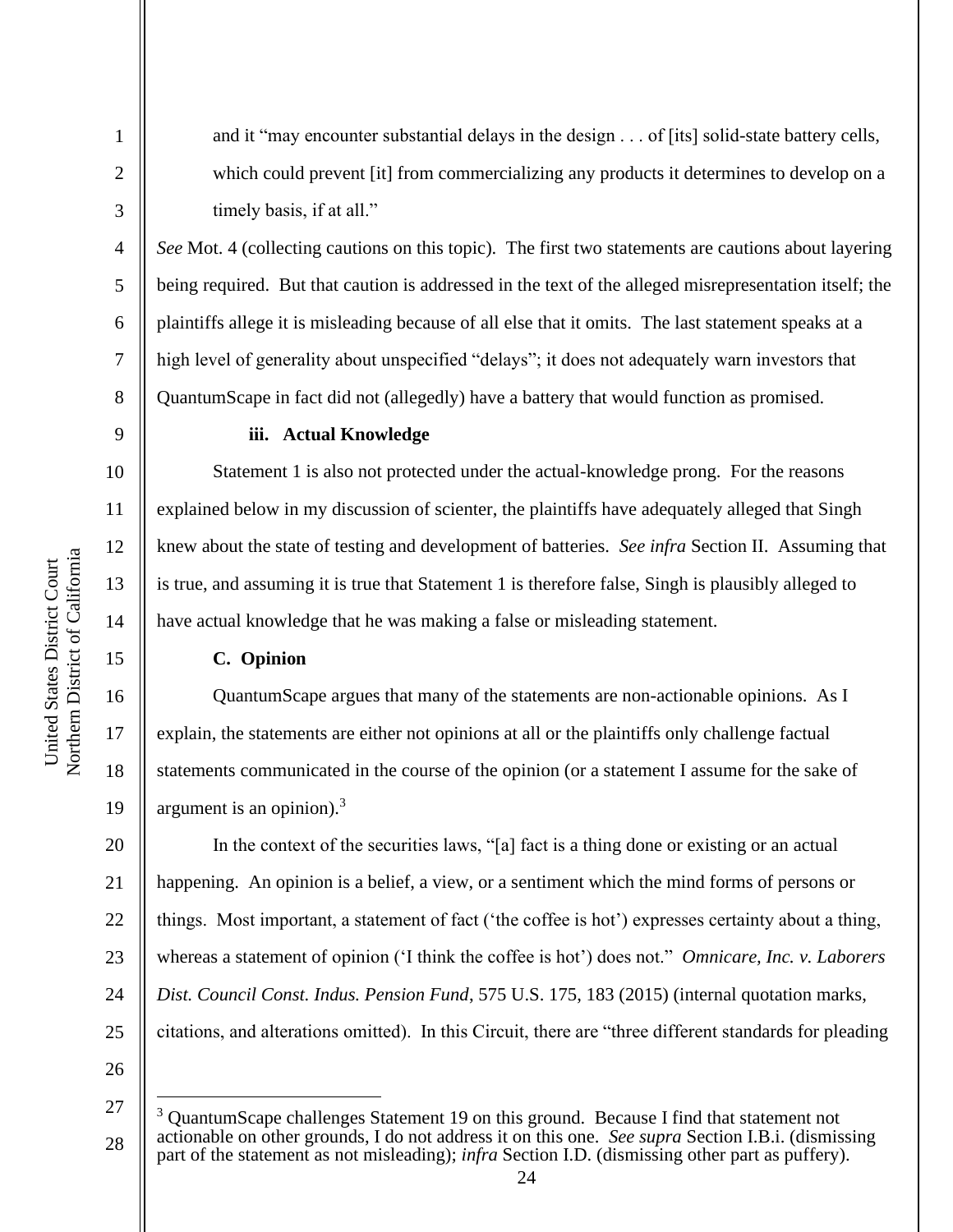falsity of opinion statements." *City of Dearborn Heights Act 345 Police & Fire Ret. Sys. v. Align Tech., Inc.*, 856 F.3d 605, 615 (9th Cir. 2017). First, when a plaintiff argues there are material misrepresentations, she must "allege both that the speaker did not hold the belief she professed and that the belief is objectively untrue." *Id.* at 616 (internal quotation marks and citation omitted). Second, when a plaintiff "relies on a theory that a statement of fact contained within an opinion statement is materially misleading, the plaintiff must allege that the supporting fact the speaker supplied is untrue." *Id.* (internal quotation marks and citation omitted). The third theory relates to omissions, which are not relevant to this analysis.

9 10 11 12 13 14 15 16 17 18 19 20 21 22 23 24 25 26 27 28 One set of statements that QuantumScape challenges are not opinions under *Omnicare*. Statement 4 states that certain specified problems (like short cycles) are, as a factual matter, problems QuantumScape "has addressed." Statement 6 states that the test conditions are, as a factual matter, not "compromised." Statement 7 states that the batteries are "in fact" ready for commercial development (provided they can be scaled and layered). Statement 8 states that the data "make clear" that, as a factual matter, QuantumScape "can address" the fundamental issues. Statement 9 states that QuantumScape "has released" data demonstrating, as a factual matter, that it addressed the fundamental issues. Statement 12 states that QuantumScape's batteries have high energy density but low cost compared, as a factual matter, to conventional batteries. Statement 13 states that the batteries use, as a factual matter, no excess lithium. Statement 14 states that QuantumScape's separator functions at "much higher" temperatures, as a factual matter, than lithium-ion ones. Statement 16 states that QuantumScape's cells have, as a factual matter, been tested over 800 cycles under specified conditions and retained more than 80 percent charge capacity. Statement 17 states that their batteries were, as a factual matter, tested to charge to 80 percent in 15 minutes which was faster than commonly used lithium-ion batteries in electric vehicles. Statement 22 states that QuantumScape's anode design enables, as a factual matter, higher energy density than conventional ones. Statement 25 states that testing showed, as a factual matter, that QuantumScape batteries were faster than the conventional ones on the market. Statement 27 states that QuantumScape was able to show a solid-state battery "capable of performing under uncompromised test conditions," as a factual matter.

1

2

3

4

5

6

7

8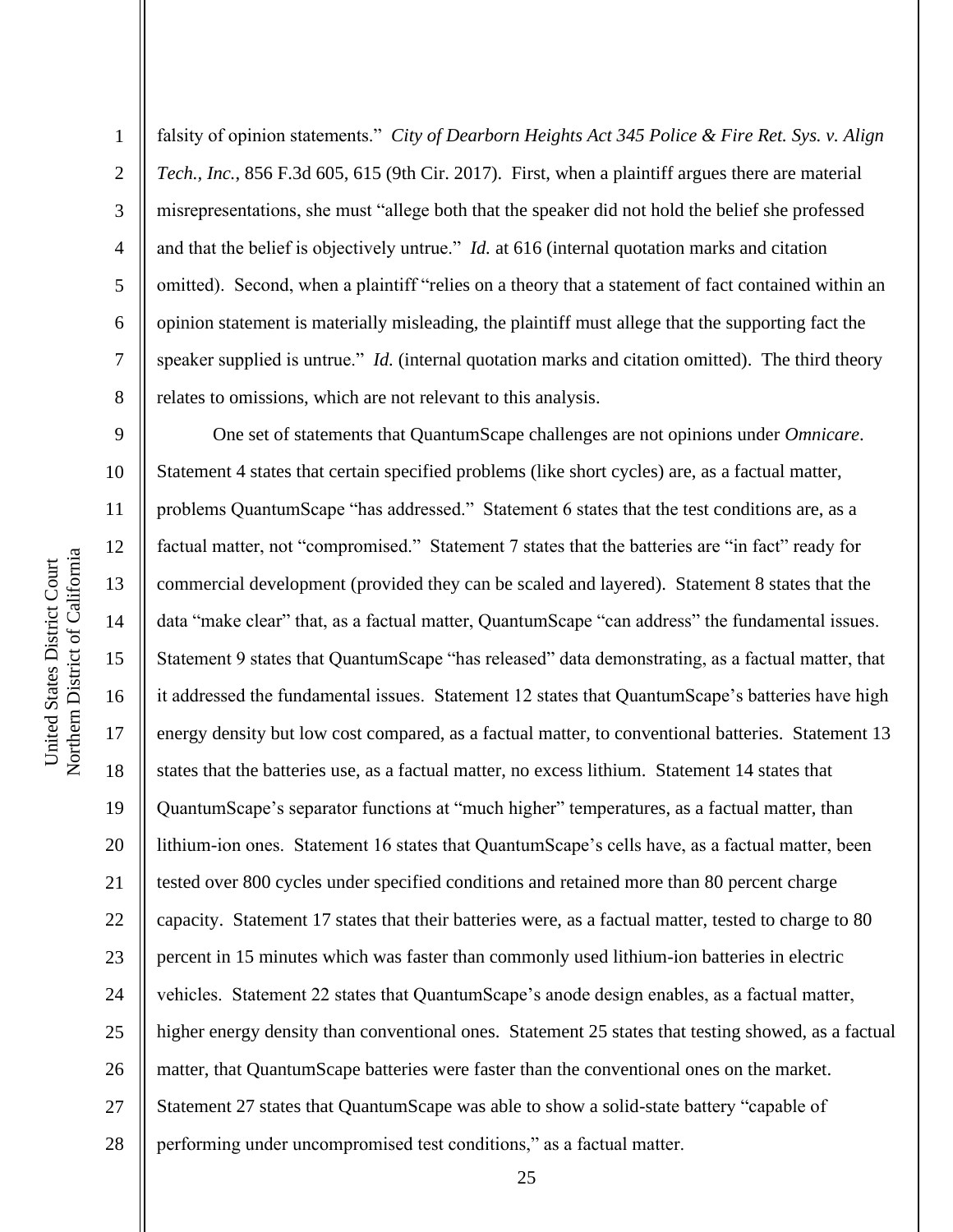1

2

3

4

5

6

7

8

9

10

11

12

13

14

15

16

17

18

19

20

21

22

23

24

None of these statements use opinion-qualifying language such as "I think" or "I believe." All express "certainty" about an existing thing or occurrence. *See Omnicare*, 575 U.S. at 183.

A second group of statements are either opinions or I will assume they are for present purposes. Nonetheless, the plaintiffs challenge "a statement of fact contained within" them that they allege is "materially misleading." *Dearborn*, 856 F.3d at 616. To be successful, the plaintiffs must "allege that the supporting fact the speaker supplied is untrue." *Id.*

I assume (without deciding) that Statement 2 is an opinion because Singh stated "we are confident" about what he said. But it is actionable because Singh stated the supporting fact that the "fundamental science risk" was behind them—an assertion capable of being proven true or false. Statement 15 is an opinion because QuantumScape wrote that "we believe" what follows. But it contains the supporting factual assertion that a "figure below" displaying data showed the technology "may provide significant improvements in energy density" over conventional lithiumion batteries. Statement 20 is an opinion because Holme stated that "we believe" what follows. But it contains the supporting factual assertion that the safety in its batteries will be better than that in lithium-ion and explains the reasons in some detail. I assume that Statement 21 is an opinion because Holme begins the sentence by describing things that make certain data "interesting." But he includes, and the plaintiffs challenge, the supporting factual assertion that the batteries performed as they did under "commercially-relevant conditions," which he spells out. I assume that Statement 23 is an opinion because it is in response to the question "what makes you feel like you'll have a sustainable advantage over the rest of the industry?" Singh's response, however, includes the factual assertion that they anticipate their batteries being lower cost than conventional lithium-ion. I assume Statement 24 is an opinion because Singh states that one of the reasons that QuantumScape went public was it "thought" certain things. But the statement includes the supporting fact that most of the "chemistry risk" was behind them.

25

### **D. Optimism and Puffery**

26 27 QuantumScape challenges a last group of statements as unactionable puffery. Most are not; one is.

28

26

Under the securities laws, "[s]tatements of mere corporate puffery, vague statements of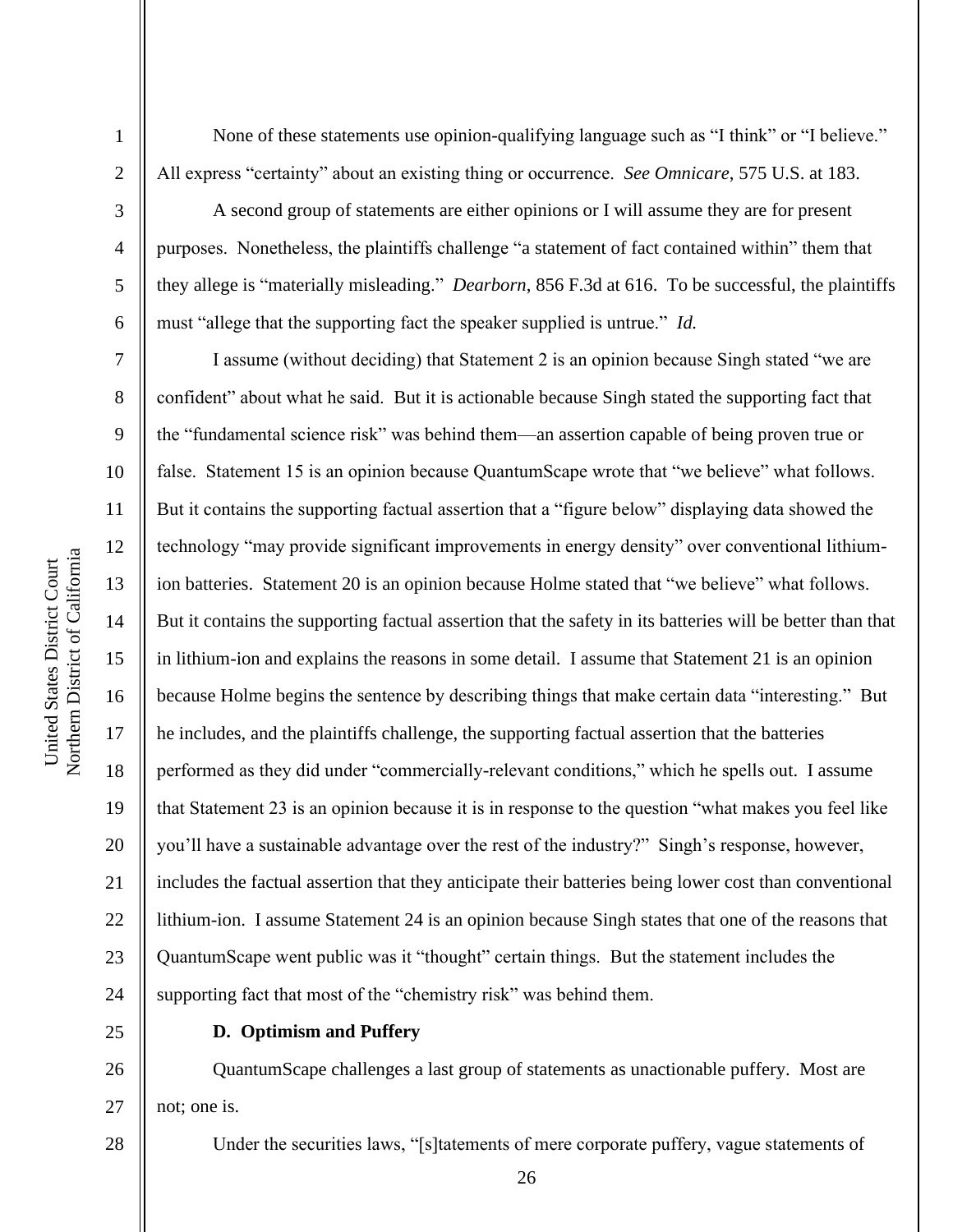9

10

11

12

13

14

15

16

17

18

19

1 2 3 4 5 6 7 optimism like 'good,' 'well-regarded,' or other feel good monikers, are not actionable because professional investors, and most amateur investors as well, know how to devalue the optimism of corporate executives." *Police Ret. Sys. of St. Louis v. Intuitive Surgical, Inc.*, 759 F.3d 1051, 1060 (9th Cir. 2014) (internal quotation marks and citation omitted). "A statement is considered puffery if the claim is extremely unlikely to induce . . . reliance. Ultimately, the difference between a statement of fact and mere puffery rests in the specificity or generality of the claim." *Newcal Indus., Inc. v. Ikon Off. Sol.*, 513 F.3d 1038, 1053 (9th Cir. 2008).

The following statements are not puffery. Statement 7 states that the batteries are "in fact" ready for "commercial deployment," provided they can be scaled and layered. That is a concrete statement about the batteries' stage in development and contains specific caveats. Statement 9 states that QuantumScape's data shows that it has addressed the "fundamental issues" and lists them. As explained above, *supra* Section I.A.ii., these "fundamental" issues are pleaded (and admitted by QuantumScape) to be well-established, so the statement is a concrete representation of specific technical barriers that have been overcome. Statement 16 describes in detail testing that has been performed and its conditions and outcomes; it would be difficult to make it more specific. Statement 25 states that the batteries charge to 80 percent in 15 minutes, which is "significantly faster" than conventional ones. Presumably, QuantumScape takes issue with the "significantly faster" language. But that language does not stand alone: it is tied to a specific time figure and is compared to conventional batteries.

20 21 22 23 24 25 The surviving part of Statement 19, however, is puffery. *See supra* Section I.B.i. (dismissing part of the statement on other grounds). The remaining part states that the solid-state batteries are "record-breaking" in comparison to conventional lithium-ion. Whether something is "record-breaking" might be non-puffery if there were an actual record at issue. But here, the plaintiffs do not point to one. Without that, calling something "record-breaking" is just standardless corporate hype that no reasonable investor would credit.

26

**E. Conclusion**

27 28 Statement 19 is not actionable and the motion to dismiss is granted to that narrow extent. The other statements that QuantumScape challenges are (respectively) plausibly false or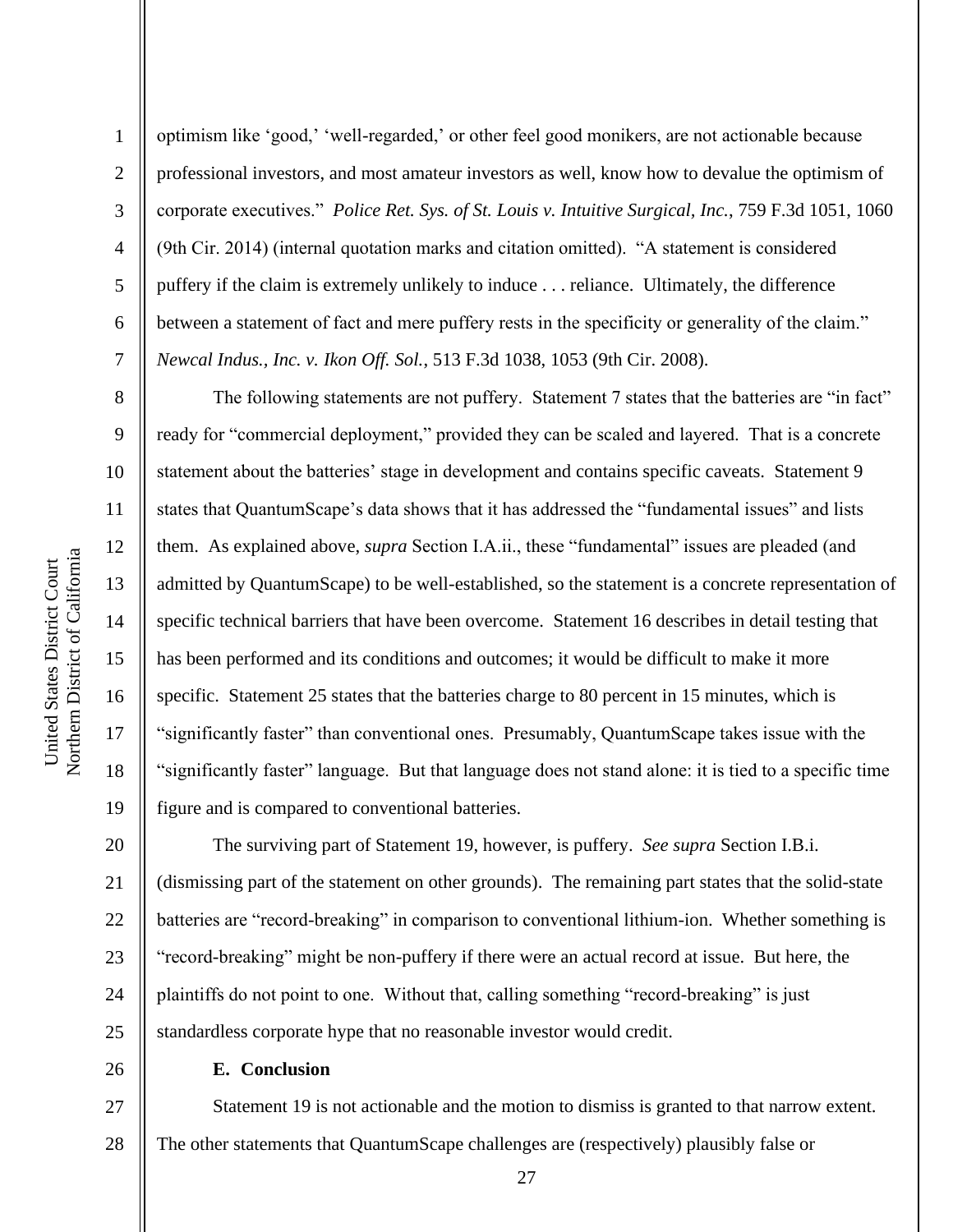5

6

7

8

9

10

11

12

13

1

misleading, not protected by the safe harbor, and not opinions or puffery.

### **II. SCIENTER**

QuantumScape argues that the plaintiffs have failed to adequately plead scienter. Under the PSLRA, plaintiffs must plead facts that create a "strong inference" of the defendant's scienter. *Tellabs, Inc. v. Makor Issues & Rts., Ltd.*, 551 U.S. 308, 323 (2007). The inference need not be "even the most plausible of competing inferences," but it must be "cogent and compelling." *Id.*  (internal quotation marks and citations omitted). Scienter is a mental state that covers "intent to deceive, manipulate, or defraud," and "deliberate recklessness." *Schueneman v. Arena Pharms., Inc.*, 840 F.3d 698, 705 (9th Cir. 2016) (internal quotation marks and citations omitted). "Deliberate recklessness," in turn, means "more than mere recklessness or a motive to commit fraud"; it is instead "an extreme departure from the standards of ordinary care[,] which presents a danger of misleading buyers or sellers that is either known to the defendant or is so obvious that the actor must have been aware of it." *Id.* (internal quotation marks and citations omitted).

14 15 16 17 18 19 20 21 22 23 24 25 Here, as in many cases, "falsity and scienter in private securities fraud cases are generally strongly inferred from the same set of facts." *Ronconi v. Larkin*, 253 F.3d 423, 429 (9th Cir. 2001). As a result, most of the facts that lead to a strong inference of scienter are the same that show falsity. *See id.* On the plaintiffs' theory—and taking as true the allegations in the Seeking Alpha article and Scorpion Capital report—the defendants must at least have intended to deceive investors. The reason is that the statements that the defendants made over and over were, according to the plaintiffs' allegations, verifiable falsehoods. QuantumScape insisted many times, for instance, that it used uncompromised testing conditions. According to the disclosures, however, it used compromised testing conditions and reported that data. If that is true, the defendants must have known they were not reporting the truth—there is no middle ground between the two positions. The most cogent inference that can be drawn, therefore, is that the defendants acted with scienter.

26 27 28 QuantumScape appears to argue that the plaintiffs rely only on the defendants' positions as executive which, according to it, is insufficient to impute knowledge. Reply ISO Mot. ("Reply") [Dkt. No. 142] 12. That is incorrect. This is not a case in which the purported knowledge depends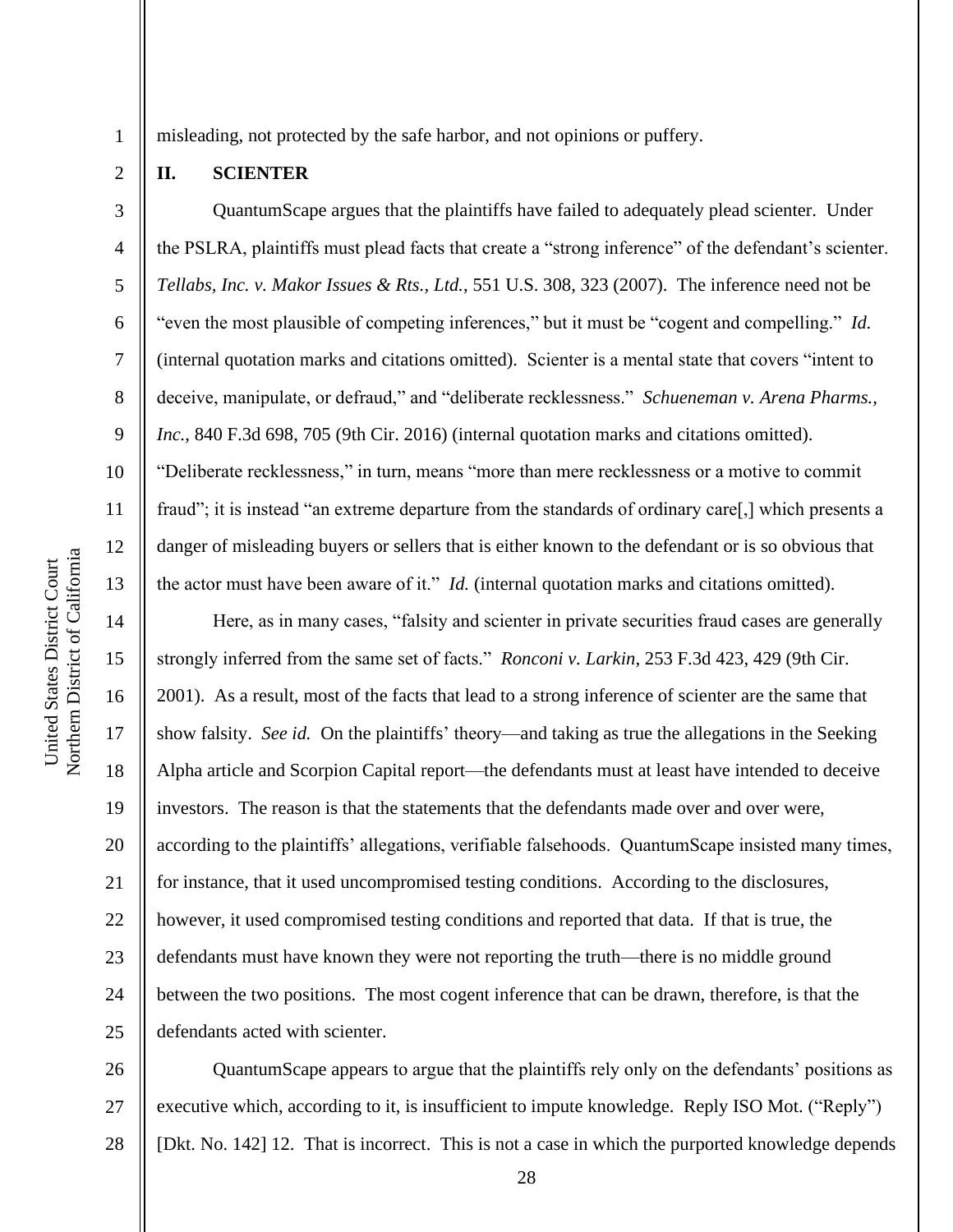2

3

4

5

6

7

8

9

10

11

12

13

14

15

17

18

19

20

only on "corporate management's general awareness of the day-to-day workings of the company's business." *Metzler Inv. GMBH v. Corinthian Colleges, Inc.*, 540 F.3d 1049, 1068 (9th Cir. 2008). Instead, the individual defendants personally reported facts about the company that are alleged to be completely at odds with reality.

The Supreme Court has also explained that "motive can be a relevant consideration" when analyzing scienter pleading. *Tellabs*, 551 U.S. at 325. Here, QuantumScape had spent a decade developing its product and it went public just before the class period. Compl. ¶¶ 36, 311, 316. During the period of the alleged misrepresentations, QuantumScape raised hundreds of millions of dollars—more than it had spent during it previous decade of existence. *See id.*; *see also id.* ¶ 317. It therefore plausibly had a financial incentive to represent that its batteries were farther along and less risky than they actually were. At the least, the motive helps support the inference of scienter.<sup>4</sup>

16 QuantumScape responds that the theory of scienter is implausible: "Plaintiff illogically suggests that Defendants intended to pull a fast one by manipulating the test results and their means of doing so was through a public presentation of their testing methodology so comprehensive that it exposed their very fraud." Reply 14. But understanding the alleged falsity, according to the plaintiffs, took the analysis of experts and the reports of confidential insiders. For this reason and the reasons explained above in the section on falsity, *see supra* Section I.A., I cannot conclude at this early stage that the defendants did (or intended to) reveal all of the pertinent information underlying their test results.

### **III. LOSS CAUSATION**

21 22 23 24 25 Under the PSLRA, a plaintiff must show "loss causation." That is, they must show a "causal connection between the deceptive acts that form the basis for the claim of securities fraud and the injury suffered by the plaintiff." *In re Gilead Scis. Sec. Litig.*, 536 F.3d 1049, 1055 (9th Cir. 2008) (internal quotation marks and citation omitted). The misrepresentation need not be the "sole" cause of the loss, but it must be a "substantial" one. *See id.* Typically, loss causation is

<sup>27</sup> 28 <sup>4</sup> The plaintiffs rely on several other allegations to support their scienter argument and QuantumScape disputes them. I find the falsity allegations (primarily) and the alleged motive (secondarily) to be sufficient on their own, so I do not address the plaintiffs' other assertions.